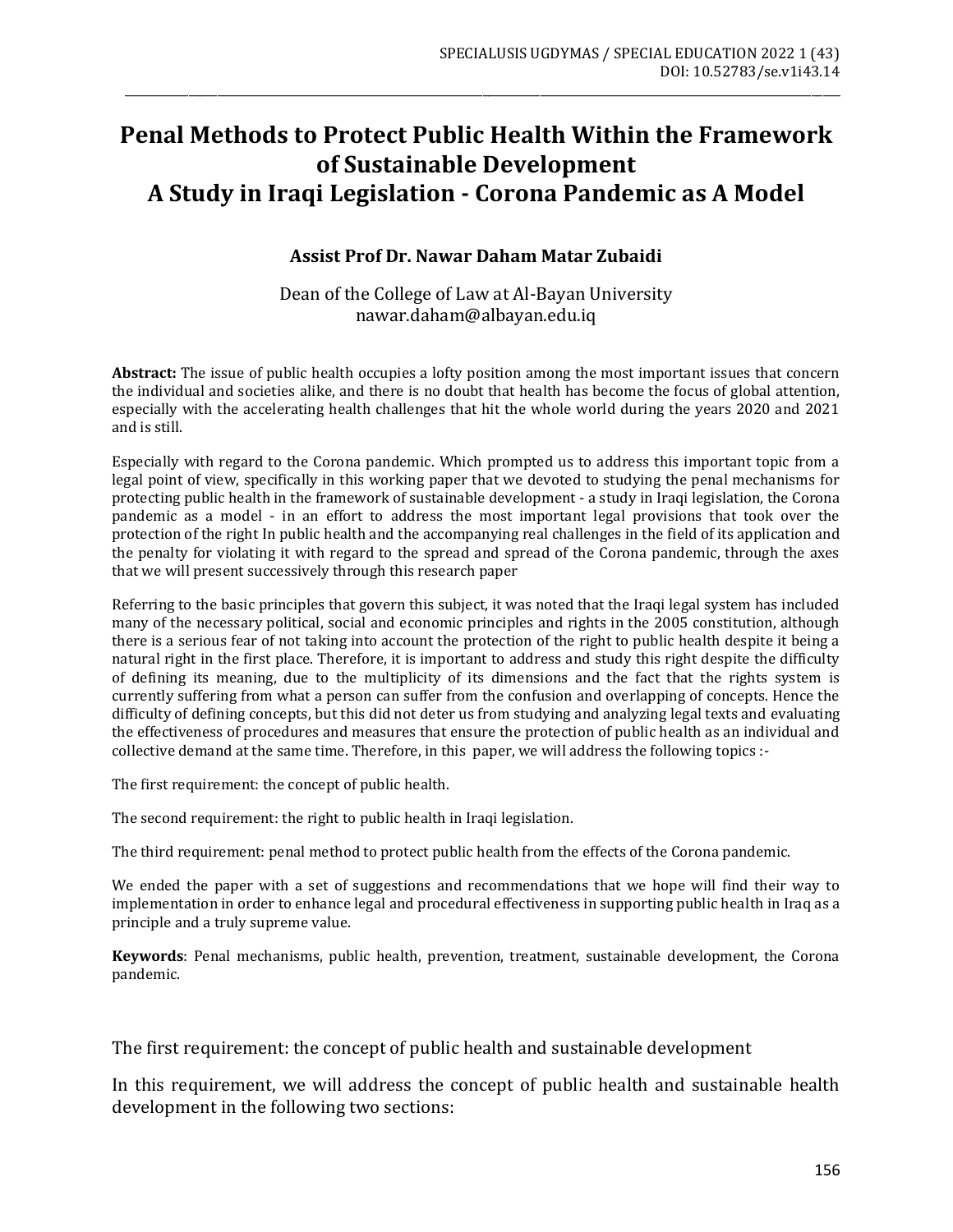Section one: the concept of public health

Health is a basic requirement for every individual and society, and preoccupation with its preservation, and the advancement of it to the fullest extent possible, has recently been given a great priority. However, a degree of uncertainty and ambiguity still clouds its meaning. This is clearly evident from the meanings of the language and terminology together. What is the meaning of health language and idiomatically?

\_\_\_\_\_\_\_\_\_\_\_\_\_\_\_\_\_\_\_\_\_\_\_\_\_\_\_\_\_\_\_\_\_\_\_\_\_\_\_\_\_\_\_\_\_\_\_\_\_\_\_\_\_\_\_\_\_\_\_\_\_\_\_\_\_\_\_\_\_\_\_\_\_\_\_\_\_\_\_\_\_\_\_\_\_\_\_\_\_\_\_\_\_\_\_\_\_\_\_\_\_\_\_\_\_\_\_\_\_\_\_\_\_\_\_\_\_\_\_\_\_\_\_\_

As for health in Lisan al-Arab by Ibn Manzur, it means the disappearance of illness, and it is the opposite of illness, and sickness is the opposite of health (1).

All linguistic dictionaries refer to this meaning and the meaning of the approach.

Health is defined technically as a state of relative balance for the body's functions, resulting from its adaptation to the factors of the surrounding environment. It is a broad concept that combines advancement, safety, physical and mental efficiency, and its connection to the social and cultural context and relations with others. In other words, it is the compatibility between the health of the body, the soul and society within the framework of values. (2)

However, the current and most accepted definition in the legal literature on public health is what was referred to in the constitution of the World Health Organization in 1946, which is known for its acronym (WHO), one of several agencies of the United Nations concerned with health affairs, in its first article, stating that it is A state of complete physical, mental and social well-being, and not merely the absence of disease or infirmity, and the enjoyment of the highest attainable standard of health is one of the fundamental rights of every human being, without distinction as to race, religion, political belief, economic or social condition, and the health of all peoples is essential to the attainment of peace and security; It depends on the fullest cooperation of individuals and nations. What a country achieves in improving and protecting health is of importance to all. The uneven development in different countries in improving health and combating diseases, especially communicable diseases, is a danger to all. The healthy development of the child is of paramount importance; The ability to live harmoniously in a changing holistic environment is essential to this upbringing. Making the benefits of medical and psychological sciences and related knowledge available to all peoples is essential to achieving the highest levels of health. Informed public opinion and positive cooperation from the public are of paramount importance in improving human health. Governments are responsible for the health of their people, and this responsibility can only be fulfilled by taking adequate health and social measures. (3)

In order to achieve the goals and objectives of the World Health Organization, a group of favorable factors related to the human environment in which he lives must be combined. The health and professional field, setting scientific standards for medical and pharmaceutical products, and proposing international agreements and contracts, all of which represent mechanisms and work programs that serve the health of individuals and society alike.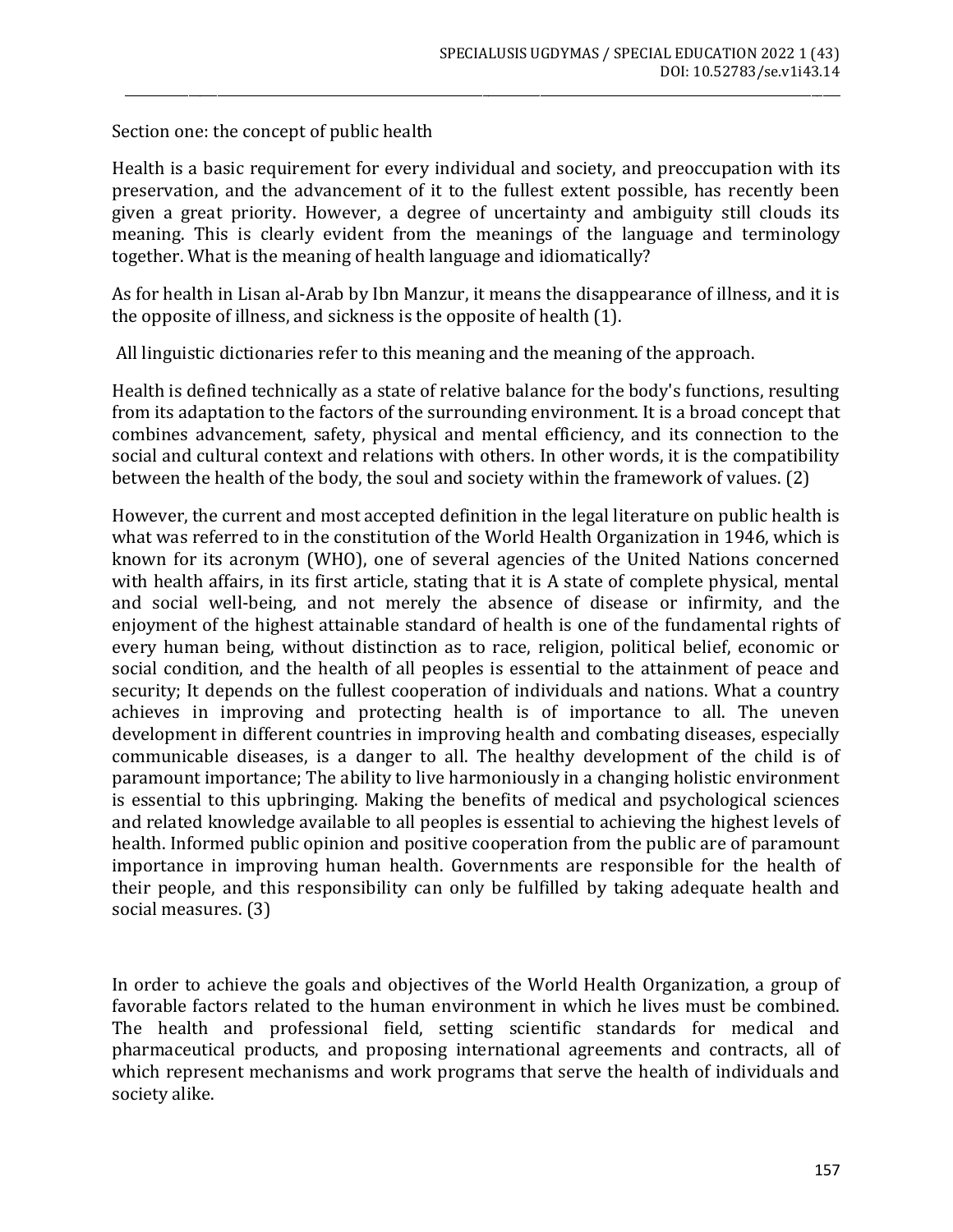Section two: sustainable health development

Awareness of the sustainable development goals contributes to the formation of a better world for all, and it is known that all the seventeen sustainable development goals contribute in the end to raising the level of health and societal well-being.

\_\_\_\_\_\_\_\_\_\_\_\_\_\_\_\_\_\_\_\_\_\_\_\_\_\_\_\_\_\_\_\_\_\_\_\_\_\_\_\_\_\_\_\_\_\_\_\_\_\_\_\_\_\_\_\_\_\_\_\_\_\_\_\_\_\_\_\_\_\_\_\_\_\_\_\_\_\_\_\_\_\_\_\_\_\_\_\_\_\_\_\_\_\_\_\_\_\_\_\_\_\_\_\_\_\_\_\_\_\_\_\_\_\_\_\_\_\_\_\_\_\_\_\_

It is known that sustainable development covers a wide range of social and economic issues (poverty - hunger - health - education - climate change - gender equality - water sanitation - energy - environment - social justice(4).

Returning to the third goal of the Sustainable Development Goals, which is to ensure that "everyone enjoys healthy lifestyles and prosperity at all ages" as well as achieving universal health coverage, including access to essential medicines and vaccines, and putting an end to the avoidable death of newborns and children under five years of age by 2030. and end epidemics such as AIDS, tuberculosis, malaria and water-borne diseases, for example. Concern for health and well-being also includes goals related to the prevention and treatment of substance abuse, deaths and injuries from road traffic accidents, hazardous chemicals, and air, water and soil pollution (5).

With regard to the issue of public health in Iraq, the Ministry of Health is working to provide integrated and comprehensive health care for all members of society in accordance with professional ethics and community values and at the highest level of quality and by investing available resources efficiently in accordance with ensuring sustainable health development to reduce morbidity and mortality and with the participation of stakeholders. And based on the document of the national health policy in Iraq for the years (2014-2023) prepared by the Ministry of Health and in cooperation with the Health and Environment Committee in the Iraqi Parliament, the relevant ministries and civil society institutions, as well as the technical and logistical support provided by the World Health Organization, where the document included a set of general guidelines In line with the priorities and objectives of the National Development Plan (NDP), they are briefly as follows:

1- Health is a guaranteed right for every human being 2- Justice 3- Sustainable, highquality and accessible health care services 4- Decentralized approach 5- Adoption of the principle of accountability and transparency 6- Family health approach 7- Safety and rights of the patient 8- Safety and rights of the health care provider 9 - Professional conduct and ethics 10 - Partnership. (6)

The second requirement

The right to public health in Iraqi legislation

The right to public health has been confirmed at the global and local levels, and we have explained what has been mentioned by briefly addressing it at the level of the Constitution of the World Health Organization, the Universal Declaration and the International Bill dealing with the system of rights in general and the right to public health and its protection in particular. As for the local level, we, taking into account For the rule of legislative hierarchy, we will briefly show how to deal with this right under the Iraqi constitution, laws, regulations, instructions, and relevant health decisions.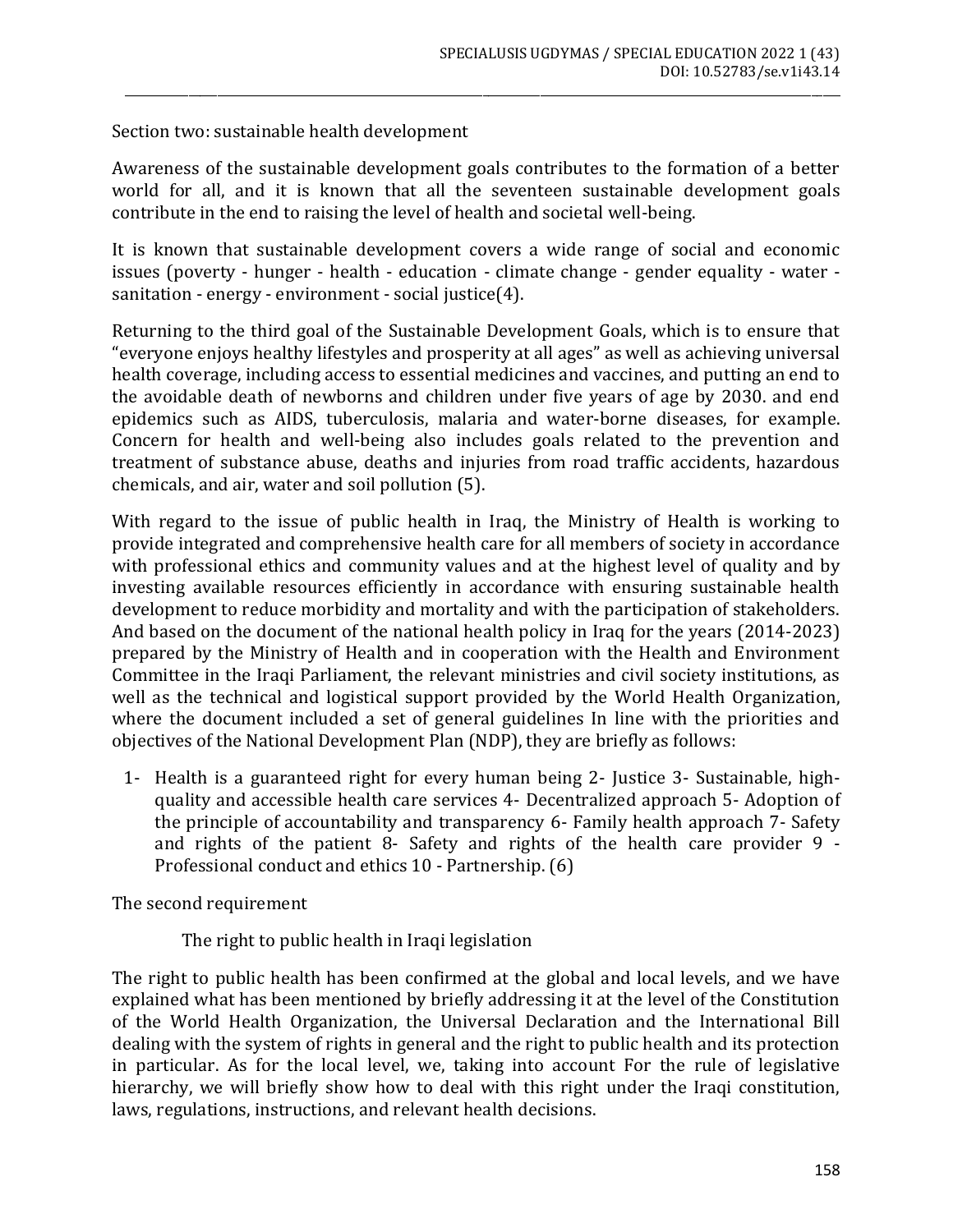## Section one: the constitution

Constitutions are keen on the right of everyone to reach the highest possible level of health, and the duty of governments to consider this task as one of the most important social goals and to create effective policies to ensure the protection of this right at the legal and judicial level. Likewise, states and governments are often obligated to report on measures adopted and progress made in respect of this right.

\_\_\_\_\_\_\_\_\_\_\_\_\_\_\_\_\_\_\_\_\_\_\_\_\_\_\_\_\_\_\_\_\_\_\_\_\_\_\_\_\_\_\_\_\_\_\_\_\_\_\_\_\_\_\_\_\_\_\_\_\_\_\_\_\_\_\_\_\_\_\_\_\_\_\_\_\_\_\_\_\_\_\_\_\_\_\_\_\_\_\_\_\_\_\_\_\_\_\_\_\_\_\_\_\_\_\_\_\_\_\_\_\_\_\_\_\_\_\_\_\_\_\_\_

It is worth noting that the effective Iraqi constitution of 2005 included a text on the right to health and considered the state responsible for maintaining the public health of the citizen. Article (30) stipulated the following: First: The state guarantees social and health security for the individual and the family, especially the child and woman. The basic requirements for living a free and dignified life, providing them with adequate income and adequate housing. Second: - The state guarantees social and health security for Iraqis in the event of old age, illness, inability to work, homelessness, orphanhood or unemployment, and works to protect them from ignorance, fear and poverty, and provides them with housing and special methods for their rehabilitation and care, and this is regulated by law. As for Article 31, it states: First: Every Iraqi has the right to health care, and the state is concerned with public health, and guarantees the means of prevention and treatment by establishing various types of hospitals and health institutions. Second: Individuals and bodies may establish private hospitals, clinics, or treatment homes, under the supervision of the state, and this shall be regulated by law.) (7)

## Section two: health laws

In order to develop health care services and for the purpose of enabling the Ministry of Health to respond to the emerging changes and challenges facing the health care delivery system, there are currently approximately thirty laws covering various aspects of the health sector in addition to the regulations and instructions issued to implement those laws that cover the areas of health development and support various The functions of the Ministry of Health at the international and local levels. There are reviews of some laws in order to amend them to better adapt to epidemiological and demographic shifts through a series of procedures starting from the Ministry of Health, passing through the Council of Ministers and the State Council, and then approved by the House of Representatives.

Where the Iraqi legislator issued a package of legislation dealing with the issue of public health, the amended Public Health Law No. (89) for the year 1981 indicated that physical, mental and social fitness is a right guaranteed by society for every citizen, and the state must provide the requirements for its enjoyment to enable him to participate in building construction. The Ministry of Health is working to create a healthy citizen physically, mentally and socially free from diseases and disabilities, adopting preventive health services and combating diseases, especially transitional diseases and preventing their infiltration from outside Iraq to inside it and vice versa or from one place to another in it and limiting their spread in the lands Iraqi water and air, care for family health, care for motherhood, childhood and old age. (8)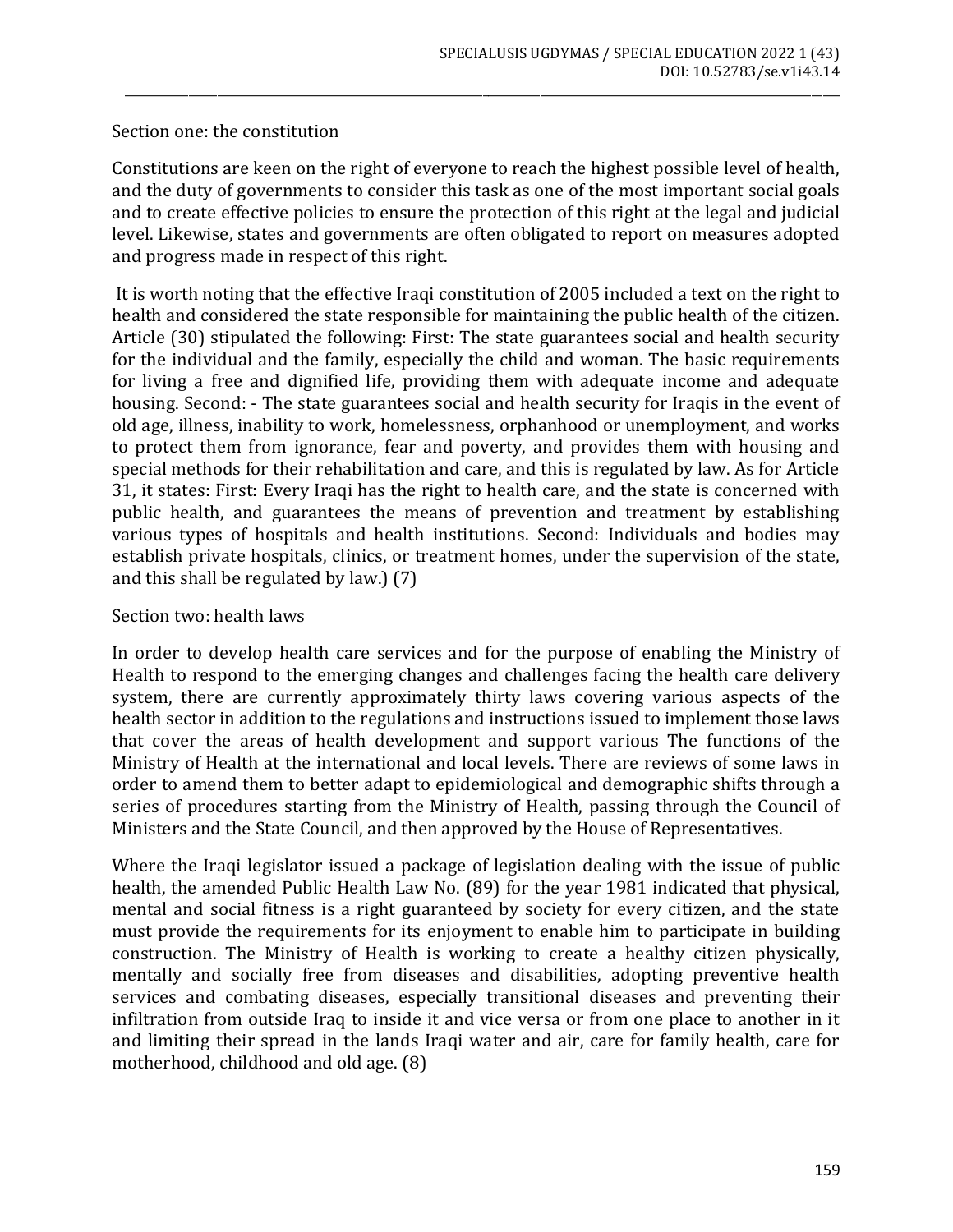Article (46) of the aforementioned Public Health Law stipulates that:

First – The Minister of Health or whoever he authorizes may declare, in a statement issued by any city or any part of it, an area endemic to one of the diseases subject to international health regulations.

\_\_\_\_\_\_\_\_\_\_\_\_\_\_\_\_\_\_\_\_\_\_\_\_\_\_\_\_\_\_\_\_\_\_\_\_\_\_\_\_\_\_\_\_\_\_\_\_\_\_\_\_\_\_\_\_\_\_\_\_\_\_\_\_\_\_\_\_\_\_\_\_\_\_\_\_\_\_\_\_\_\_\_\_\_\_\_\_\_\_\_\_\_\_\_\_\_\_\_\_\_\_\_\_\_\_\_\_\_\_\_\_\_\_\_\_\_\_\_\_\_\_\_\_

Second - In this case, the health authorities may take all necessary measures to prevent the spread of the disease, and to this end they may:

A - Restricting the movement of citizens within the affected area and entering or leaving it.

b- Closing public shops such as cinemas, cafes, amusement parks, restaurants, hotels, bathrooms, and any other public place subject to health licenses and control, as well as educational institutions, laboratories, projects, state departments, and the public, mixed and private sectors.

C- Preventing the sale of food, beverages, refreshments and ice, and transporting them from one area to another, and destroying the polluted ones.

d- Isolate, monitor and transport animals and goods.

Similarly, the Ministry of Health Law No. 10 of 1983 also included similar provisions in preserving the physical, mental and psychological health of the Iraqi individual (9).

As for the Quarantine Procedures System No. 6 of 1992, the Quarantine Procedures System No. (12) for the year 1978 was abolished, while keeping the instructions and data issued according to it and in a manner that does not conflict with the provisions of this system in force until the issuance of what replaces or cancels it. This system aims to empower the authority The competent health authority may take appropriate preventive measures regarding any means of transport that reaches Iraq, to ensure that it and its contents are free of epidemic diseases and to prevent its entry to it. (10)

Also as far as the new Corona virus is concerned, quarantine is the isolation of people in contact with confirmed cases or cases potentially infected with the disease for a period of time determined according to the incubation period of the disease - the period between the occurrence of infection and the appearance of symptoms, and it was estimated at 14 days in the case of Covid-19, while isolation is known It is the separation of patients who already have symptoms from healthy people. He described social distancing as maintaining a distance of at least one meter between healthy individuals.

Quarantine or "quarantine" has played a major role in addressing many diseases that have claimed millions of lives throughout history, and in the absence of a confirmed treatment or vaccine for the Covid-19 pandemic, the governments of some countries have tended to impose restrictive measures, such as isolation, social distancing and quarantine. Health, to maintain public health, in addition to other preventive measures, such as closing schools,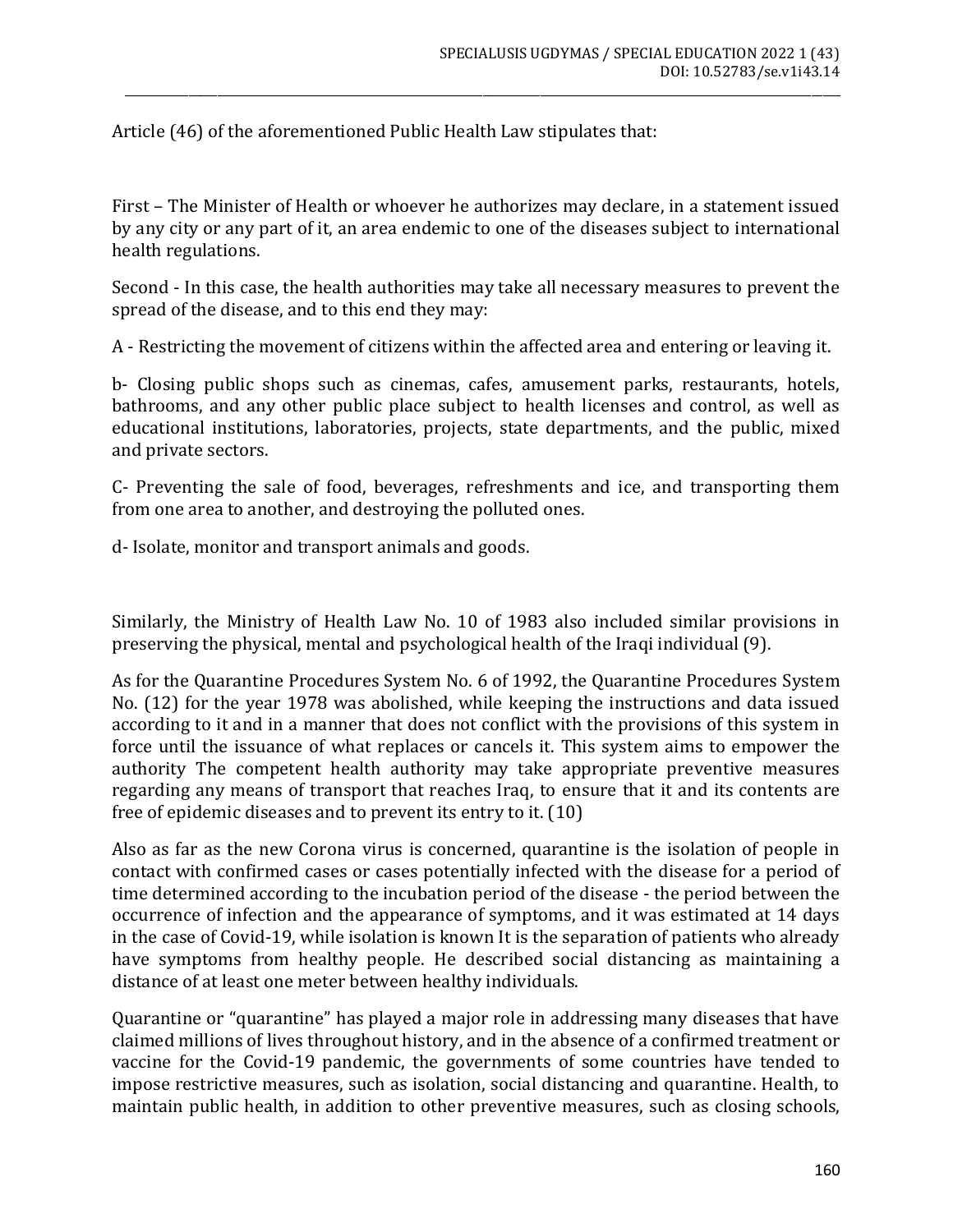commercial centers and places of worship, placing travel restrictions, and suspending many normal life activities. (11)

\_\_\_\_\_\_\_\_\_\_\_\_\_\_\_\_\_\_\_\_\_\_\_\_\_\_\_\_\_\_\_\_\_\_\_\_\_\_\_\_\_\_\_\_\_\_\_\_\_\_\_\_\_\_\_\_\_\_\_\_\_\_\_\_\_\_\_\_\_\_\_\_\_\_\_\_\_\_\_\_\_\_\_\_\_\_\_\_\_\_\_\_\_\_\_\_\_\_\_\_\_\_\_\_\_\_\_\_\_\_\_\_\_\_\_\_\_\_\_\_\_\_\_\_

On November 16, 2020, the Iraqi legislator issued Nursing Syndicate Law No. (8) for the year 2020 and was published in the Iraqi Gazette in the number (4604), where it stated the reasons for its issuance, given the changes that have occurred in the nursing and midwifery professions since 1959 and in line with the law Practicing the Nursing and Midwifery Professions No. (96) for the year 2012. With the aim of preserving the traditions of the nursing profession, as a profession concerned with the care of the individual, family and society in cases of health and disease, promoting health, preventing diseases and injuries, alleviating the suffering of patients through the nursing process, and improving the level of nursing staff economically. socially and defending their rights and developing their knowledge and skill potentials, this law was legislated.

Finally, the Health Insurance Law No. 22 of 2020, was issued, aiming, as Article (5) of it indicated, to first: Providing comprehensive health coverage for the insured person. Second: Achieving the principle of social justice and social solidarity. Third: Reducing the financial burden on the citizen and reducing poverty. Fourth: Multiple sources of funding for the health sector. Fifth: Creating a good environment for competition and developing the performance of health workers and institutions in the public and private sectors. Sixth: Improving the quality of medical services provided by regulating work in the public and private sectors and competition in medical services. Seventh: Encouraging the private sector and investing in health services. Article (17) of it states: First: The Ministry of Health, in cooperation with the health insurance organization established under this law, shall establish a monitoring system to monitor the performance of health service providers and the extent of their commitment to the following: First: The time allotted to each patient. Second: The use of scientific means in diagnosis and treatment. Third: The use of guidelines in prescribing medicines and laboratory and radiological examinations. Fourth: The accuracy and validity of the information provided by health service providers. In the reasons for issuing this law, it was stated that it was initiated to ensure the quality of health services and access to them in every place of the country and at any time, and to reduce the financial burdens on citizens, reduce poverty and achieve the principle of social solidarity and health justice stipulated in Article (30) (First). And secondly) from the Iraqi constitution to promote the proper application of the health insurance law. (12)

## Section Three: Health regulations and instructions

The field of providing health services to patients is witnessing a continuous development that is based on the foundations of human and ethical dealing with service seekers, which is something that must be worked on diligently and through the role of the regulations and instructions in force in supporting the patient's right and clarifying his responsibilities. In a manner that enhances patients' confidence in health facilities and consolidates the bonds of joint health and humanitarian work between service providers and recipients. Accordingly, health regulations and instructions in Iraq in general have indicated the need for the patient to enjoy the health protection umbrella, such as, health control system, health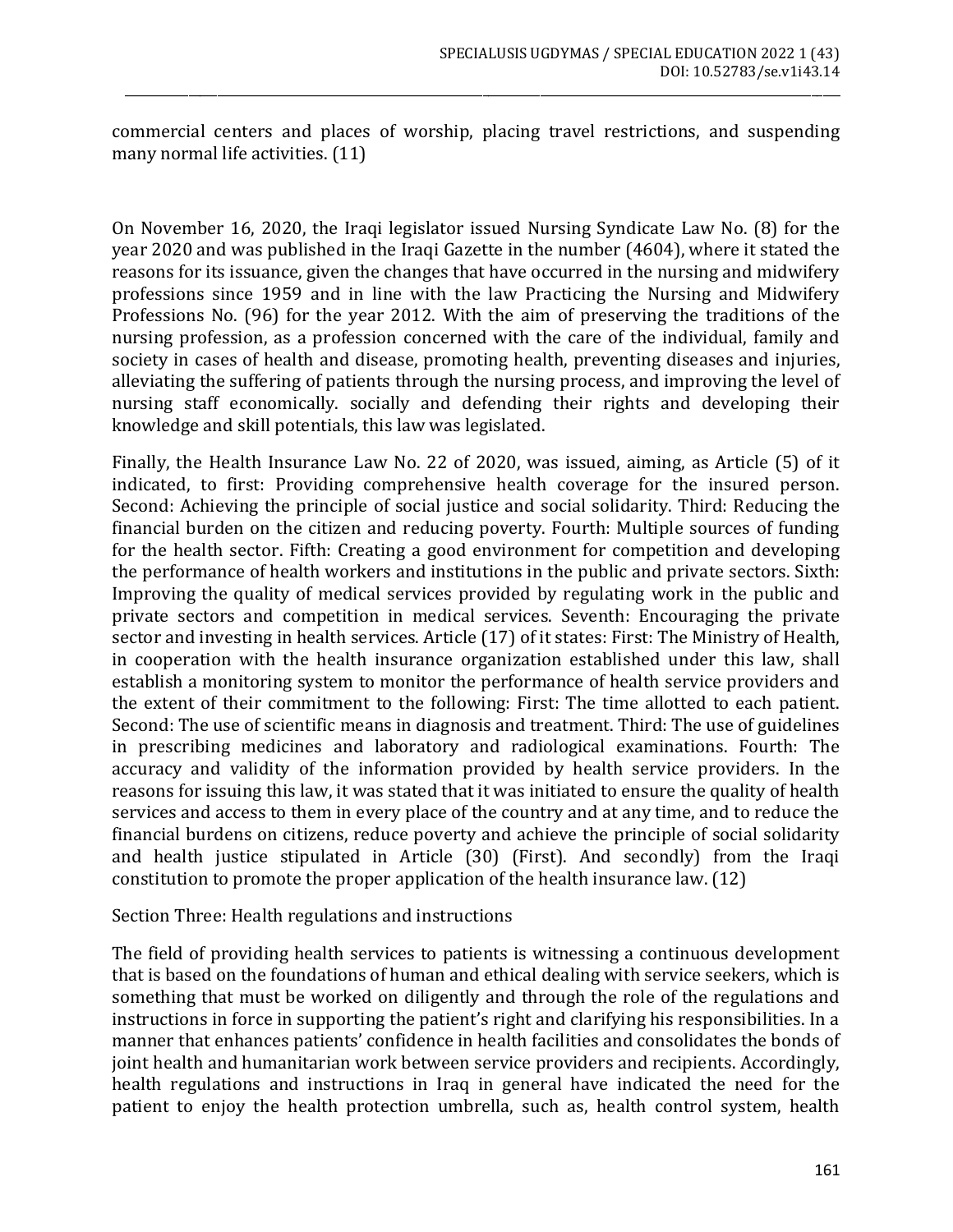fitness system, health ban procedures and instructions regarding health conditions that must be met in food supply laboratories No. 10 of 1993 and the conditions It must be available in the appetizer shops No. 11 of 1993, sweets factories No. 12 of 1993, Al Rashi production factories No. 13 of 1993, dairy factories No. 15 of 1993, ice factories No. 16 of 1993, juice and jams No. 17 of 1993, mineral water and soft drinks No. 18 of 1993 and laboratories Gypsum No. 19 for the year 1993 and the conditions that must be met in bathrooms No. 1 for the year 1996..etc.

\_\_\_\_\_\_\_\_\_\_\_\_\_\_\_\_\_\_\_\_\_\_\_\_\_\_\_\_\_\_\_\_\_\_\_\_\_\_\_\_\_\_\_\_\_\_\_\_\_\_\_\_\_\_\_\_\_\_\_\_\_\_\_\_\_\_\_\_\_\_\_\_\_\_\_\_\_\_\_\_\_\_\_\_\_\_\_\_\_\_\_\_\_\_\_\_\_\_\_\_\_\_\_\_\_\_\_\_\_\_\_\_\_\_\_\_\_\_\_\_\_\_\_\_

And what those regulations and instructions included in terms of non-financial administrative penalties and health measures such as withdrawal or cancellation of the license, closing the shop and deprivation from practicing the profession, as well as a statement of conditions for health bans, health risks, quarantine and others, and as far as the topic of research is concerned, in the event of suspected infection with the emerging corona virus (covid- 19) It is possible to refer to some of the rights and duties of Covid-19 patients, whereby all those infected or suspected of being infected have the right to obtain health care in terms of diagnosis and treatment free of charge in hospitals and health centers spread throughout Iraq. Whether they are citizens or residents, and according to the approved protocols to deal with this case, and to ensure that the service provider follows the safety instructions for the procedure or medical examination, and to obtain health care in a safe, clean and sterile environment suitable for the situation of patients infected with the emerging corona virus (covid-19) and to provide The auditor and the patient shall have the appropriate environment that achieves the psychological and physical comfort of patients and promotes recovery during the treatment period in the health facility and protection from psychological harm, reprimand and reprimand by the team supervising the case and ensuring that the patient or anyone related to him is informed of all information related to the case and the patient's health status in an adequate, clear and language manner understood, with the infected or those in contact with receiving the necessary health information to deal with the risk of infection and directing to take appropriate health measures to ensure the safety of everyone according to the approved protocols for dealing with infected or suspected cases and providing health care in a manner that ensures the preservation of human dignity without compromising religious beliefs Doctrinal, cultural, and social backgrounds, providing complete privacy and confidentiality of information, whether information related to diagnosis, analysis or treatment, and preventing its access to bodies or persons without the consent of the patient or his legal concern, except for what is formally requested by the competent authorities. Not to conduct medical or scientific experiments or give medicines that did not depend on any patient previously without his full consent and full awareness of the complications that may result from them, enabling patients in isolation departments to communicate with their families, providing effective communication channels for patients in intensive care, and enabling patients in different departments Isolation is one of the means of effective communication with the medical team and the right to raise suggestions or complaints to health care stations and the existence of an appropriate mechanism for education and health advice for the patient and his family about the treatment plan and enabling patients or companions to obtain the necessary medical reports or sick leaves in accordance with the applicable controls and following the regulations and instructions Provided by the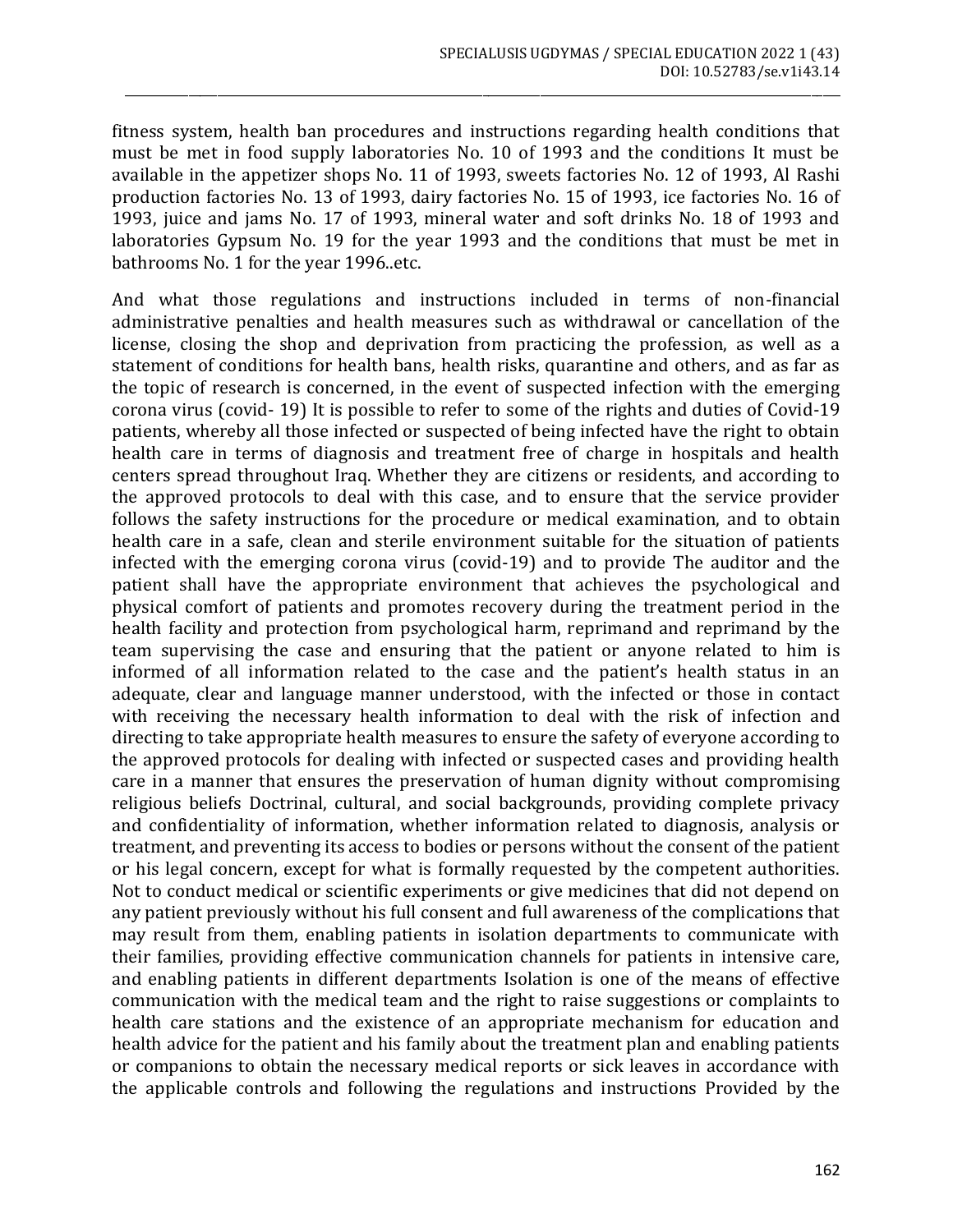medical team, adhere to it, provide complete and accurate information, assume responsibility, treat all employees, caregivers and patients with courtesy, respect and adhere to general rules, and follow security and safety regulations and instructions in health facilities. Acknowledging the responsibility of the patient or his family for the correctness of the information provided for all new developments about the condition or its symptoms, as well as disclosing any violation of the instructions included in the treatment plan, and commitment to societal responsibilities and the laws and regulations approved by the state, whose violation entails the application of prescribed penalties. Therefore, we believe that the document of the rights and duties of patients and those infected with the emerging corona virus should be organized and published in hospitals, health and treatment centers and quarantine places in compliance with health standards and internationally recognized protocols in accordance with the following:

\_\_\_\_\_\_\_\_\_\_\_\_\_\_\_\_\_\_\_\_\_\_\_\_\_\_\_\_\_\_\_\_\_\_\_\_\_\_\_\_\_\_\_\_\_\_\_\_\_\_\_\_\_\_\_\_\_\_\_\_\_\_\_\_\_\_\_\_\_\_\_\_\_\_\_\_\_\_\_\_\_\_\_\_\_\_\_\_\_\_\_\_\_\_\_\_\_\_\_\_\_\_\_\_\_\_\_\_\_\_\_\_\_\_\_\_\_\_\_\_\_\_\_\_

First: The rights of the sick and injured:

1- Receiving adequate health care on the basis of need, with no discrimination in the provision of health service.

2- Knowing the identity of the treating physician, nurses, and those who care for him by their job titles.

3- Informing the patient or injured when his illness is diagnosed, and his treatment plan, using clear and understandable terms and vocabulary and answering all his questions in this regard, while providing translation services when needed.

4- Preserve his privacy and confidentiality of his medical and social information and data, and that he is cared for in a safe atmosphere free from any form of abuse, and he has the right to refuse to speak or meet with anyone who has no connection with the health institution.

5- Seeking the assistance of a person of the same sex when needed, if it is necessary to reveal private parts of his body, whether for examination or treatment.

6- Disclosing any patient information with his written consent, except in the case of imminent danger to his life, or his disqualification for any reason, or in the case of reported infectious diseases.

7- Notify him if his health condition requires referring him to any other treatment institutions according to the regulations and instructions in force in the Ministry of Health.

8- Inform him of the regulations and instructions in force in the centers concerned with his treatment and his duties towards their employees, and identify the parties to which he can resort, whether for inquiries or complaints.

9- Approval or refusal to participate in medical research or experiments that affect his health.

Second: Duties of the sick and injured: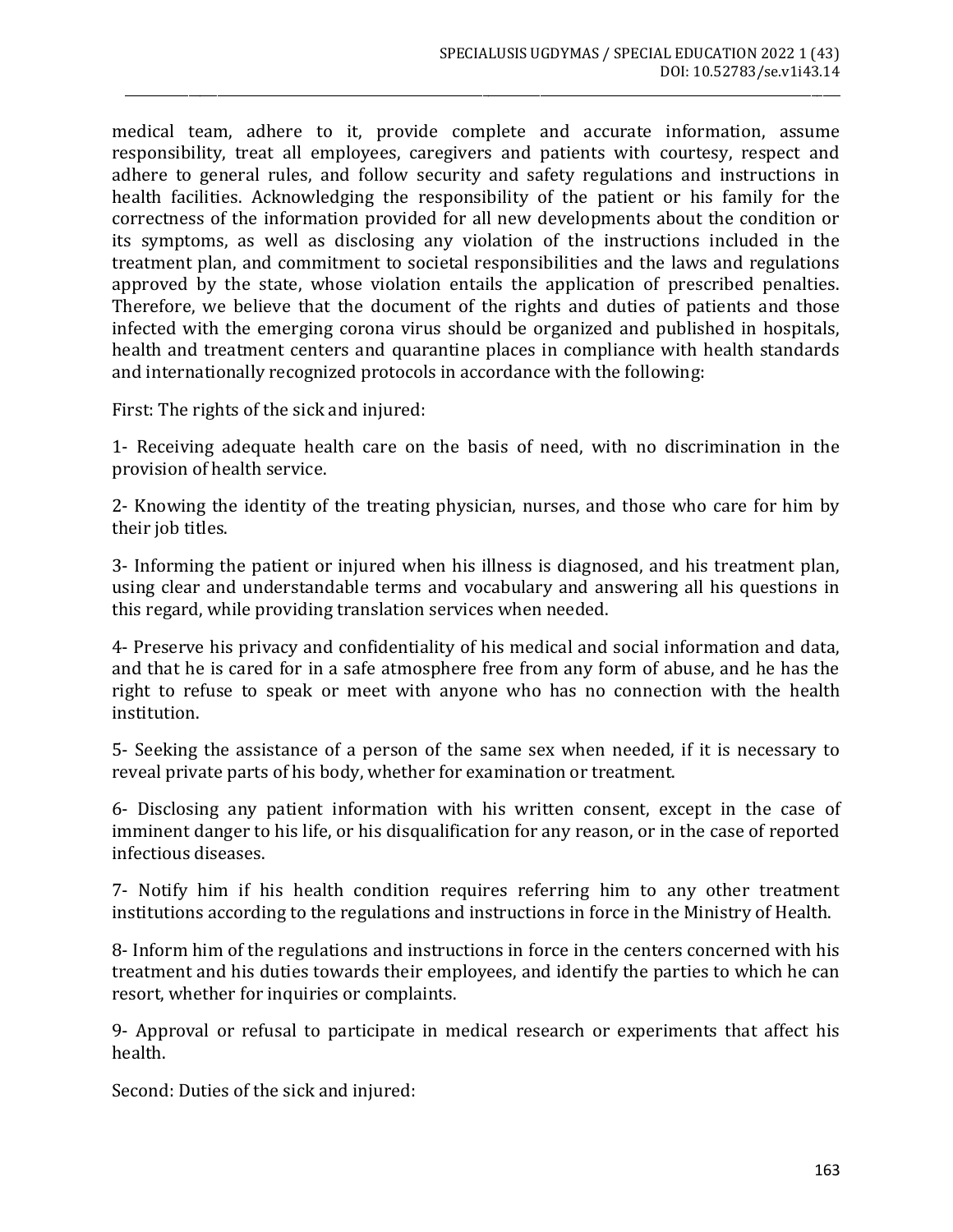1- Provide all information related to the patient's or injured person's health condition, including medications or any substances he takes, previously treated diseases, infectious diseases, allergic conditions, previous hospitalization and others.

\_\_\_\_\_\_\_\_\_\_\_\_\_\_\_\_\_\_\_\_\_\_\_\_\_\_\_\_\_\_\_\_\_\_\_\_\_\_\_\_\_\_\_\_\_\_\_\_\_\_\_\_\_\_\_\_\_\_\_\_\_\_\_\_\_\_\_\_\_\_\_\_\_\_\_\_\_\_\_\_\_\_\_\_\_\_\_\_\_\_\_\_\_\_\_\_\_\_\_\_\_\_\_\_\_\_\_\_\_\_\_\_\_\_\_\_\_\_\_\_\_\_\_\_

2- Inform the doctor if he does not intend to continue the prescribed treatment.

3- Follow all instructions and regulations of treatment centers, including punctuality and adherence to any material obligations related to patient care.

4- Cooperating in following the treatment instructions provided to him by the health staff.

5- Respecting health workers and not verbally or physically assaulting them, as well as respecting the rights of other patients, and not disclosing secrets he learns from them or compromising their dignity.

The third requirement

Penal mechanisms to protect public health from the effects of the Corona pandemic

Individual health and public health are at the fore in the interests of states and governments, and despite the efforts made that give rise to hope in improving health conditions, there are reasons for concern as a result of progress and development in the industrial, agricultural and environmental fields that have health consequences that are difficult to control. Either resulting from the actions and behaviors of individuals themselves or the environmental and technological environment in which they live, which makes this right vulnerable to penetration, so that legal texts must be referred to as penalties that impose themselves through administrative measures of a penal nature imposed by health departments or judicial rulings issued by the competent criminal courts. . Accordingly, in the following sections, we will present the most important legal texts in the matter, as well as administrative procedures and measures, and shed light on the measures taken by the Iraqi judiciary to contain the pandemic.

#### Section one: Punitive texts

Perhaps the most important threats faced by the right to public health are epidemics and diseases as a natural system that interacts with the climate and the environment surrounding humans through the development of infectious and microbial diseases and the limited means of treatment, which necessitate a return to new preventive methods in order to avoid uncontrollable health complications. And since the concern for public health is a legal obligation that imposes a penalty on those who violate it or violate its requirements, and since the goal of protecting public health is to prevent diseases, prolong life, and strengthen community efforts aimed at providing conditions that enable people to maintain their health, or Preventing its deterioration, supporting and developing ways to get rid of certain diseases, in addition to taking care of all aspects of health and well-being. Public health also includes the provision of health services to individuals, such as vaccinations, behavioral advice, or health advice. From here comes the role of criminal texts in legislation to draw legal boundaries to ensure the enjoyment of this right, preserve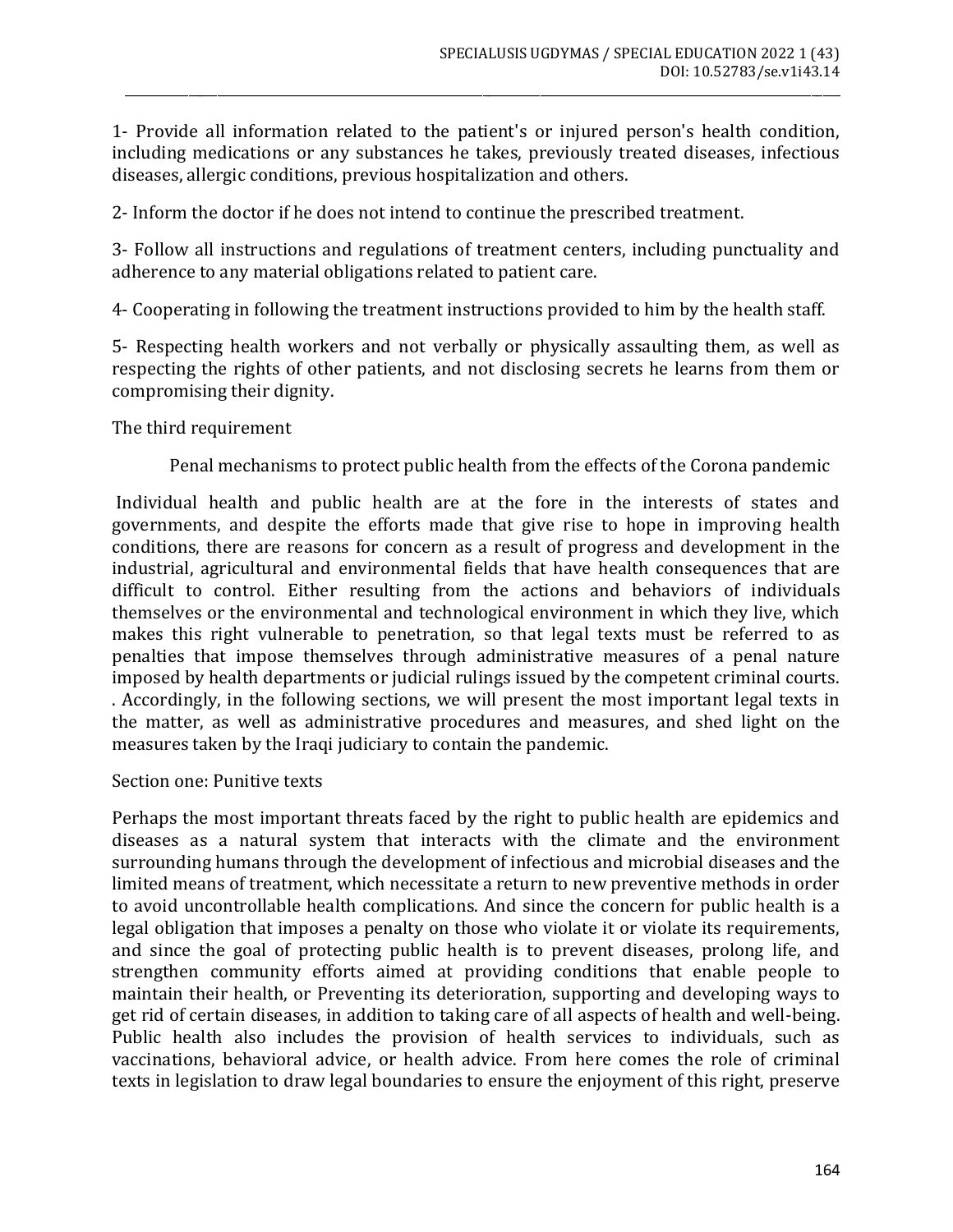it and protect it from any positive or negative behavioral actions or behaviors that represent an attack on the limits of this right.

\_\_\_\_\_\_\_\_\_\_\_\_\_\_\_\_\_\_\_\_\_\_\_\_\_\_\_\_\_\_\_\_\_\_\_\_\_\_\_\_\_\_\_\_\_\_\_\_\_\_\_\_\_\_\_\_\_\_\_\_\_\_\_\_\_\_\_\_\_\_\_\_\_\_\_\_\_\_\_\_\_\_\_\_\_\_\_\_\_\_\_\_\_\_\_\_\_\_\_\_\_\_\_\_\_\_\_\_\_\_\_\_\_\_\_\_\_\_\_\_\_\_\_\_

The amended Iraqi Public Health Law No. 89 of 1981 and in Article 1 thereof defines public health as "full health, physical, mental, and social fitness, a right guaranteed by society for every citizen, and the state must provide the requirements for its enjoyment to enable him to participate in building and developing society." As for the criminal legislator, it included a chapter in Chapter Seven of the amended Penal Code No. 111 of 1969 under the title (Crimes Harmful to Public Health), which included criminal protection for public health, as it stipulated in Article (368) the following: Punishment with imprisonment for a period not exceeding For three years, whoever deliberately commits an act that would spread a serious disease that is harmful to the lives of individuals. If the act results in the death of a person or his permanent disability, the perpetrator shall be punished with the penalty prescribed for the crime of beating that leads to death or the crime of permanent disability, according to the circumstances. And in Article (369) of it stipulates the punishment of imprisonment for a period not exceeding one year or a fine of not more than one hundred dinars for anyone who, by mistake, causes the spread of a serious disease that harms the lives of individuals. If the act results in the death of a person or his permanent disability, the perpetrator shall be punished with the penalty prescribed for the crime of murder by mistake or the crime of harm by mistake, as the case may be. A serious illness that harms the lives of individuals, with three conditions: First: the occurrence of the prohibited act, and the act is every act that the law criminalizes, whether it is positive or negative, such as abandonment or refusal, unless there is a text to the contrary based on the text of Article (19/4) of the aforementioned Penal Code. Second: That the act was committed intentionally, that is, the perpetrator directed his will to commit the act constituting the crime, aiming at the result of the crime that took place or any other criminal result in accordance with Article 33 of the aforementioned Penal Code. Third: This intentional act led to the spread of a dangerous disease that harms the lives of individuals, and the disease, disease or illness in general is an abnormal condition that affects the human body and leads to weakness in bodily functions.

The term disease is sometimes used to denote any bodily harm, and the disease may be referred to as (ill health or disease), and the Public Health Law provided a definition of the transmissible disease in Article (44) of it by saying that it is (the disease resulting from infection with an infectious agent or the toxins generated by it, which results from The transfer of that worker from the source to the host directly or indirectly) If this act results in the death of a human being, the perpetrator shall be punished with the penalty prescribed for the penalty of manslaughter according to Article 411 of the Penal Code, in which the penalty reaches imprisonment and a fine or one of these two penalties. The prescribed penalty will be the prescribed penalty for the crime of wrongful harm, in which the penalty is imprisonment for a period not exceeding two years, according to Article (416) of the Penal Code. A non-intentional crime is the result of the crime that occurs due to the fault of the perpetrator, whether this mistake was negligence, recklessness, lack of attention, lack of precaution, or failure to observe laws, regulations and orders, according to Article (35) of the Iraqi Penal Code. The upper limit of the penalty will be a period not exceeding a year or a fine, or if the error results in the death of a person or his permanent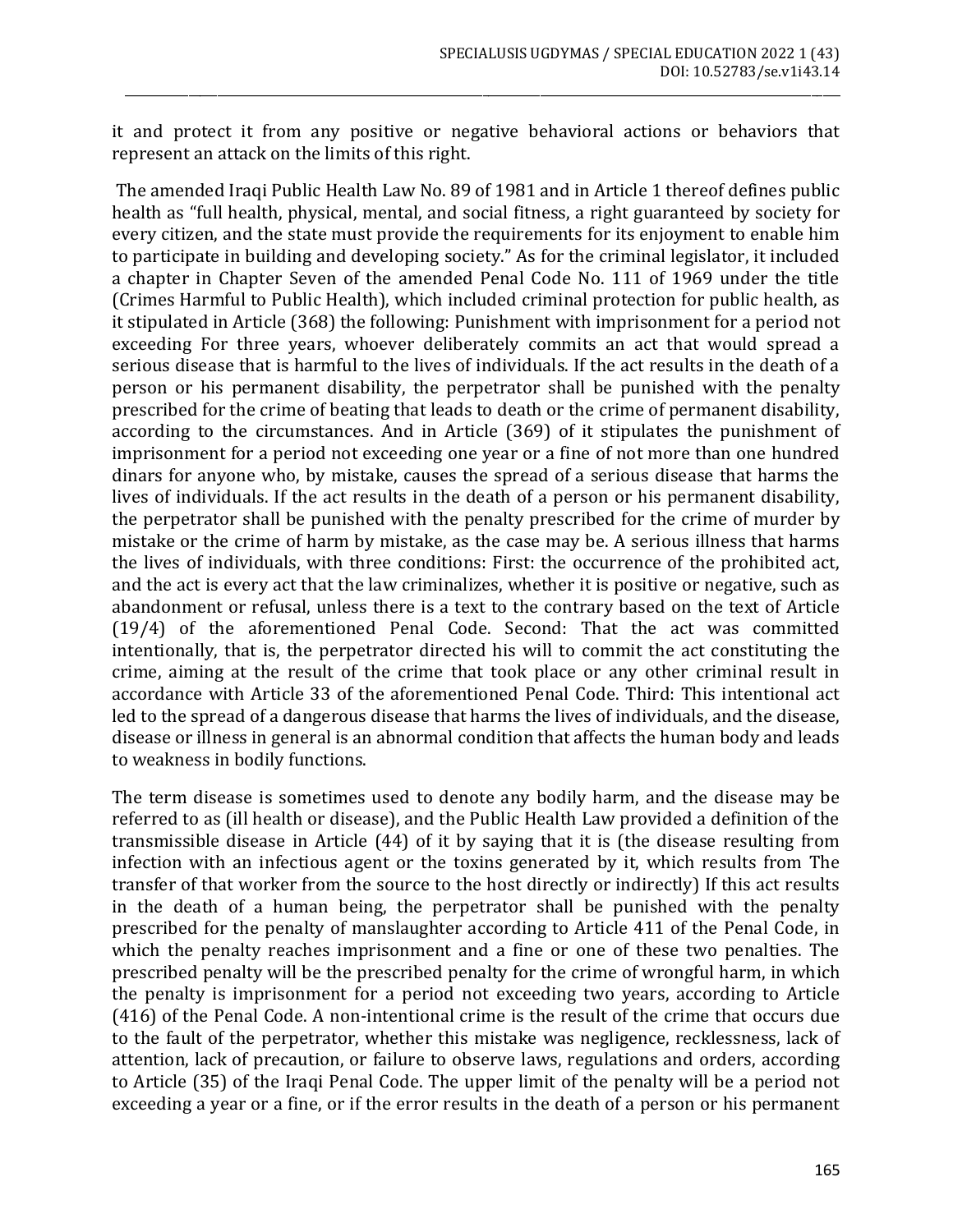disability, the prescribed penalty will be the penalty for the crime of wrongful killing or the crime of wrongful harm, according to the circumstances for each crime. In the current circumstances in which the world is facing a serious epidemiological challenge such as the Corona pandemic, which kills humans without specifying a specific geographical area, which revealed the weakness of the health sectors even in developed countries despite the amazing scientific and medical development, which the World Health Organization considered a (pandemic) and took multiple measures to prevent and limit It spread until we found ourselves in front of activating outdated laws. Rather, it was believed that they were not applicable or forgotten, the most important of which is (Quarantine Procedures System No. 6 of 1992). This system aims to enable the competent health authority to take appropriate preventive measures regarding any mode of transport that reaches Iraq. To ensure that they and their contents are free from epidemic diseases and to prevent their entry into it. A number of health, medical and legal terms were mentioned in Article (2) of it, such as the first infection, incoming infection, epidemic diseases, focus, infected and suspected, isolation, medical examination, health investigations, health inspection, the contaminated local area, and the incubation period for epidemics and diseases Transitional, endemic, international vaccination certificate and others. Article (61/first and second) of the A system that penalizes anyone who violates the provisions of this system with the penalties stipulated in Public Health Law No. 89 of 1981.

\_\_\_\_\_\_\_\_\_\_\_\_\_\_\_\_\_\_\_\_\_\_\_\_\_\_\_\_\_\_\_\_\_\_\_\_\_\_\_\_\_\_\_\_\_\_\_\_\_\_\_\_\_\_\_\_\_\_\_\_\_\_\_\_\_\_\_\_\_\_\_\_\_\_\_\_\_\_\_\_\_\_\_\_\_\_\_\_\_\_\_\_\_\_\_\_\_\_\_\_\_\_\_\_\_\_\_\_\_\_\_\_\_\_\_\_\_\_\_\_\_\_\_\_

The captain of a floating unit, an aircraft, or any other means of transport shall be considered responsible for the original perpetrator for every violation of the provisions of this system and the instructions and statements issued pursuant thereto that fall on its board, unless it is proven that it was impossible for him to learn of the violation.

As far as the Corona pandemic is concerned, the quarantine procedures system No. 6 of 1992 is currently in force, which stipulates in Article (61) that the violator of the provisions of this system shall be punished with the penalties contained in the Public Health Law No. (89 of 1981) as amended, where articles included ( 96-100) of the aforementioned law enumerates a number of penalties for those who violate its provisions. Article 96 of the Public Health Law 89 of 1981, as amended, stipulates: First: The owner of the shop subject to a license or health control shall be punished when he violates the provisions of this law or regulations Or the instructions or statements issued pursuant to an immediate fine of no more than (250) thousand dinars, or the closure of the shop for a period not exceeding (90) days, or both, by a decision of the Minister or his authorized representative. Noting that the amounts of fines in Iraqi laws were amended according to Law No. 6 of 2008, as stipulated in Article 99 first of the aforementioned law as follows (without prejudice to any severer penalty stipulated by law, anyone who violates the provisions of this law, regulations, instructions or data shall be punished Issued pursuant to it, he shall be imprisoned for a period of no less than one month and not exceeding two years, and in the event of a repeat violation, he shall be punished by imprisonment and his health license shall be revoked permanently.

We would like to point out to the uninjured who break the ban, they shall be punished by imprisonment for a period not exceeding six months or by a fine not exceeding (one hundred dinars). dinar as a misdemeanour,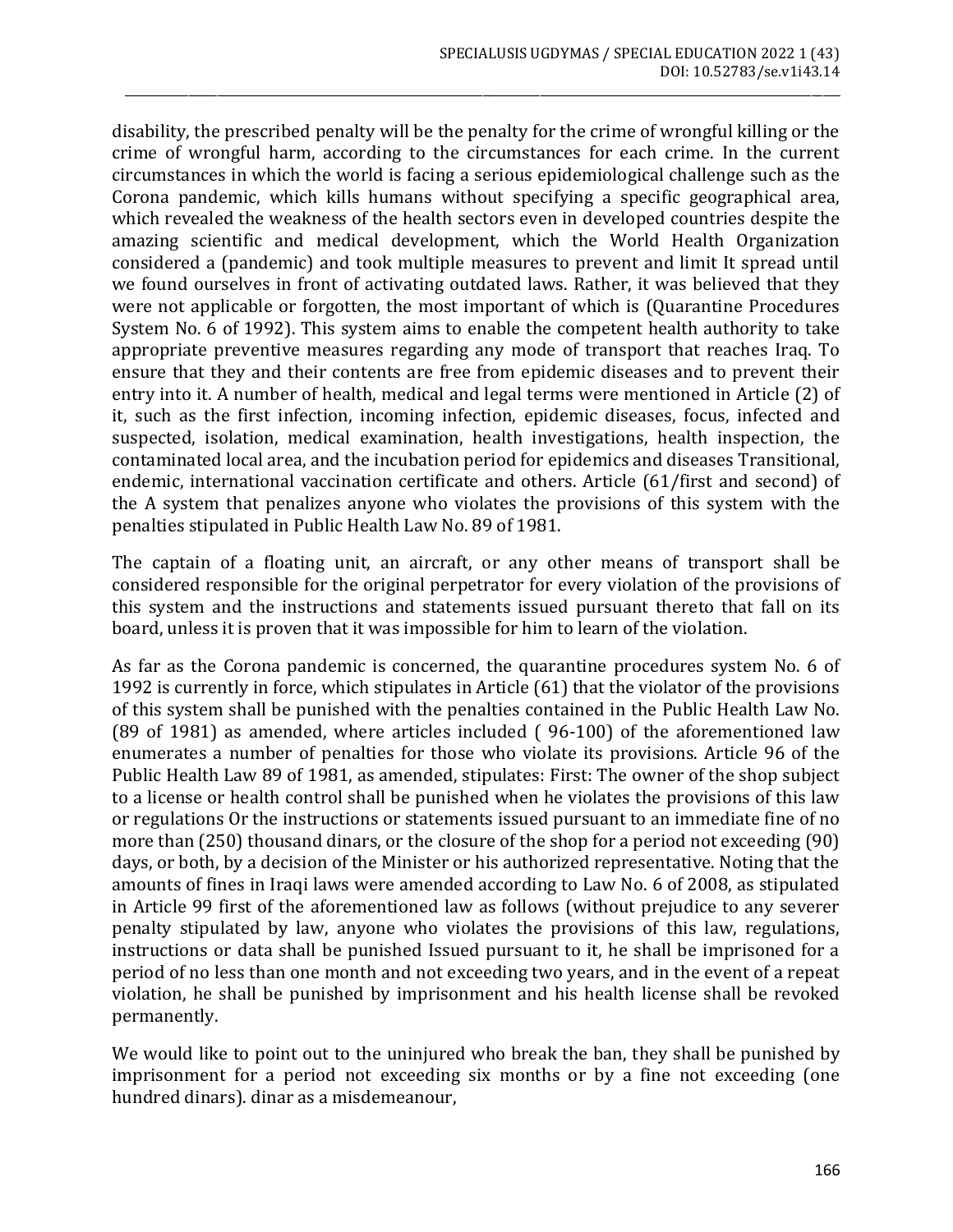We point out that if he is injured, the penalty will be in accordance with Articles 368. If it was with willful intent, which stipulates a penalty of imprisonment for a period not exceeding 3 years shall be imposed on anyone who willfully commits an act that would spread a serious disease that is harmful to the lives of individuals, and if the act results in the death of a person or his disability. The perpetrator shall be punished with the penalty prescribed for the crime of beating that leads to death or the crime of permanent disability, as the case may be, but if it was unintentionally, he shall be punished according to Article 369, which is punishable by imprisonment for a period not exceeding one year or a fine not exceeding (one hundred dinars) with the offer that this fine As we mentioned, it has been modified to an amount ranging from (201 thousand dinars to 1,000,000 million dinars) for anyone who by mistake causes the spread of a serious disease harmful to the lives of individuals. If the act results in the death of a person or his permanent disability; The perpetrator was punished with the penalty prescribed for the crime of wrongful killing or the crime of wrongful harm, according to the circumstances.

\_\_\_\_\_\_\_\_\_\_\_\_\_\_\_\_\_\_\_\_\_\_\_\_\_\_\_\_\_\_\_\_\_\_\_\_\_\_\_\_\_\_\_\_\_\_\_\_\_\_\_\_\_\_\_\_\_\_\_\_\_\_\_\_\_\_\_\_\_\_\_\_\_\_\_\_\_\_\_\_\_\_\_\_\_\_\_\_\_\_\_\_\_\_\_\_\_\_\_\_\_\_\_\_\_\_\_\_\_\_\_\_\_\_\_\_\_\_\_\_\_\_\_\_

Although there are more preventive and health measures and measures taken by the administrative authorities, the punitive texts related to the protection of public health still need real legislative treatments to confront the emerging epidemics, diseases and sudden pandemics whose spread may lead to the death of many, as happened with the Corona pandemic on the one hand and to ensure that Individuals enjoying health security and achieving public deterrence on the other hand. (13)

#### Section Two: Administrative Procedures and Measures

In view of the outbreak of the Corona epidemic in most countries of the world and the danger it poses to human health and life, Iraq, in order to preserve the health and safety of its citizens, has taken many necessary measures in order to control the non-transmission of the disease after the first laboratory diagnosed infection with the new Corona virus was recorded in the governorate. Najaf Al-Ashraf, and accordingly, the Iraqi government took the initiative to issue the Diwani Order 55 of 2020 in the number M.R.O / D/6/59/1932 on 3/2/2020 to form a committee headed by the Minister of Health and the membership of representatives of the aforementioned authorities This is for the purpose of strengthening government measures in the areas of prevention, health control and awareness, which have taken a number of measures based on Public Health Law No. 89 of 1981 and the World Health Regulations in order to ward off the risks of this epidemic and prevent the transmission of infection. Although these procedures infringe on rights and interests protected by the Penal Code in criminal texts, they are considered legitimate and permissible because they involve in the performance of duty as a reason for legalization in accordance with the provisions of Article 39 of the Penal Code, which states (There is no crime if the act takes place in fulfillment of a duty imposed by law). Accordingly, the curfews and quarantine procedures carried out by government agencies, including health authorities, do not apply to the text of Article 322 of the Iraqi Penal Code related to the detention of persons and the assault on their freedoms, based on Article 46 of the Public Health Law, which authorized the Minister of Health or his authorized representative when declaring an infected area One of the diseases subject to international health regulations restricting the movement of citizens and closing public shops and government institutions,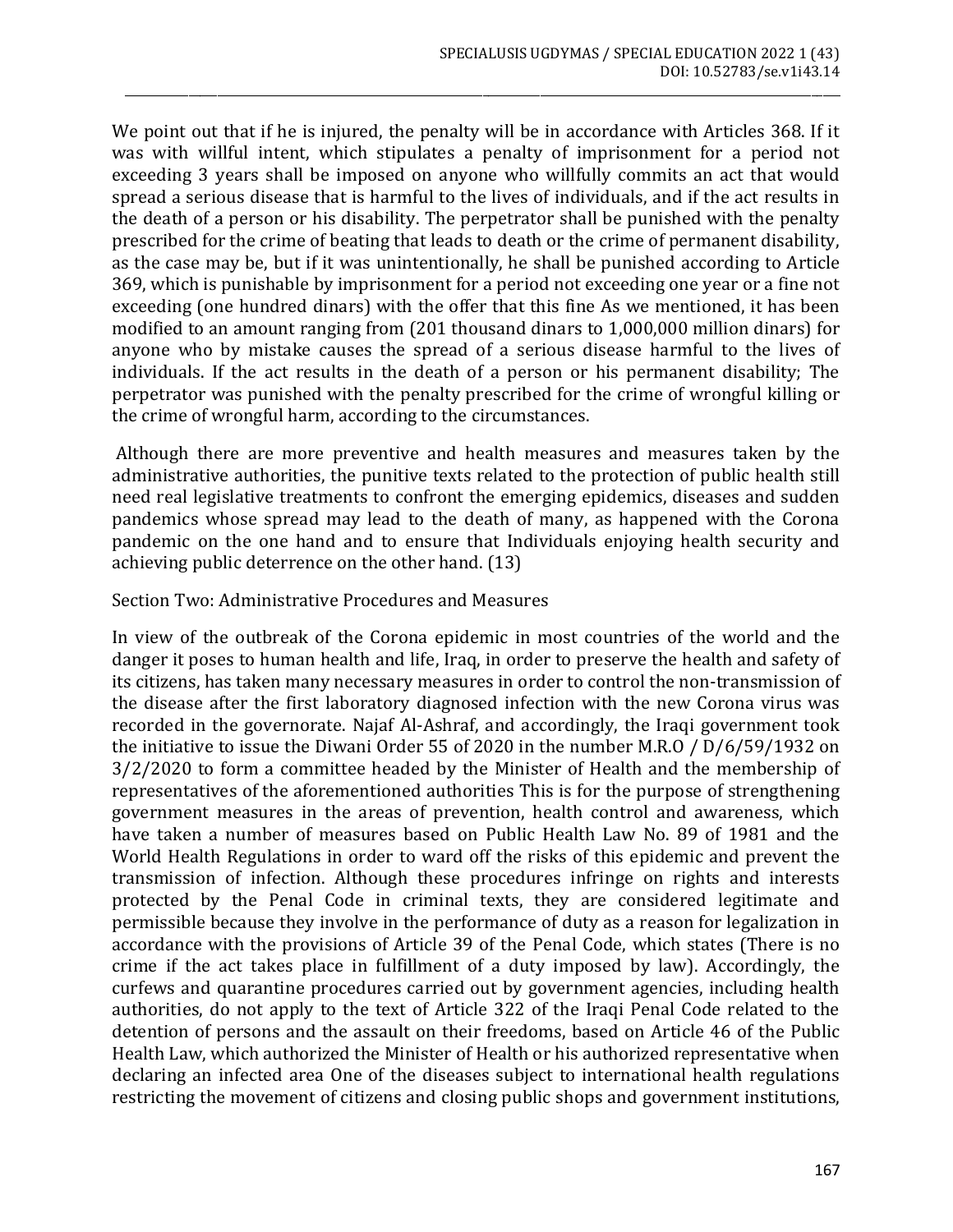including educational ones. Article 52 of the aforementioned law also gave health authorities the right to isolate or detain any person suspected to be carrying a pathogen or to be in nurseries for one of the communicable diseases, including diseases subject to regulations In addition, a doctor is not considered to have committed a crime of disclosing a secret according to Article 437 of the Penal Code if he knows, by virtue of his position or profession, that a person has a sick condition and informs the competent authorities of that because he is obligated to do so according to Article 50 of the Public Health Law. (326) of the Penal Code in the event that health authorities perform their duties in accordance with Article 51 of the Public Health Law, which granted them the right to enter Houses of residence and public shops or any other place for the purpose of health inspection in the event that it is aware of the presence of any transmissible or endemic disease or is suspected of its presence. The issue does not stop at the legalization of measures that are considered infringing on the freedoms of persons, but rather that punitive texts criminalize behaviors that may be considered exploitation of their circumstances or occur in violation of them. Among these texts is Article 9 of the Trade Organization Law No. 20 of 1970, which criminalizes every refrain from selling or selling a commodity at its specified prices. At a price that exceeds the specified price, and whoever violates the curfew is subject to accountability according to Article 240 of the Penal Code, which stipulates the responsibility of anyone who violates orders issued by an employer or a person charged with a public service, municipal councils, an official or semi-official body. Also, Article 368 of the Penal Code criminalizes every intentional act that would spread a serious disease that harms the lives of individuals. Therefore, this crime is a dangerous crime, as it does not require the occurrence of harm, but rather, if the harm occurred and resulted from that act without intending the death of a person or his permanent disability, the perpetrator shall be punished with the penalty prescribed for the crime of beating that leads to death or the crime of permanent disability, according to the circumstances and all of that It is conditional that the act did not intentionally cause death or harm, because in this case the provisions of premeditated murder or premeditated harm are applied according to the circumstances. As for the crime of wrongfully causing the spread of a dangerous disease, it is stipulated in Article 369 of the Penal Code. Here the legislator requires the occurrence of the result of the spread of the disease. If the spread of the disease results in the death of a person or his permanent disability, the perpetrator shall be punished with the penalty prescribed for the crime of wrongful killing or wrongful harm, according to the circumstances. These are the texts that we referred to in a hurry without detail, and which we believe are related to the measures taken to confront the Corona pandemic in terms of legitimizing or legalizing these measures that may be considered a prejudice to interests protected in the penal law, or in terms of deciding the punishment for behaviors in violation of these procedures.

\_\_\_\_\_\_\_\_\_\_\_\_\_\_\_\_\_\_\_\_\_\_\_\_\_\_\_\_\_\_\_\_\_\_\_\_\_\_\_\_\_\_\_\_\_\_\_\_\_\_\_\_\_\_\_\_\_\_\_\_\_\_\_\_\_\_\_\_\_\_\_\_\_\_\_\_\_\_\_\_\_\_\_\_\_\_\_\_\_\_\_\_\_\_\_\_\_\_\_\_\_\_\_\_\_\_\_\_\_\_\_\_\_\_\_\_\_\_\_\_\_\_\_\_

It is worth noting that the Council of Ministers, pursuant to its decision (74) for the year 2020, adopted in its twelfth regular session held on 3/26/2020, obligated ministries and agencies not associated with a ministry and all governorates to harness their efforts and resources to the aforementioned committee and health departments in the governorates with what they need and what they It helps in combating and containing the spread of the Corona virus.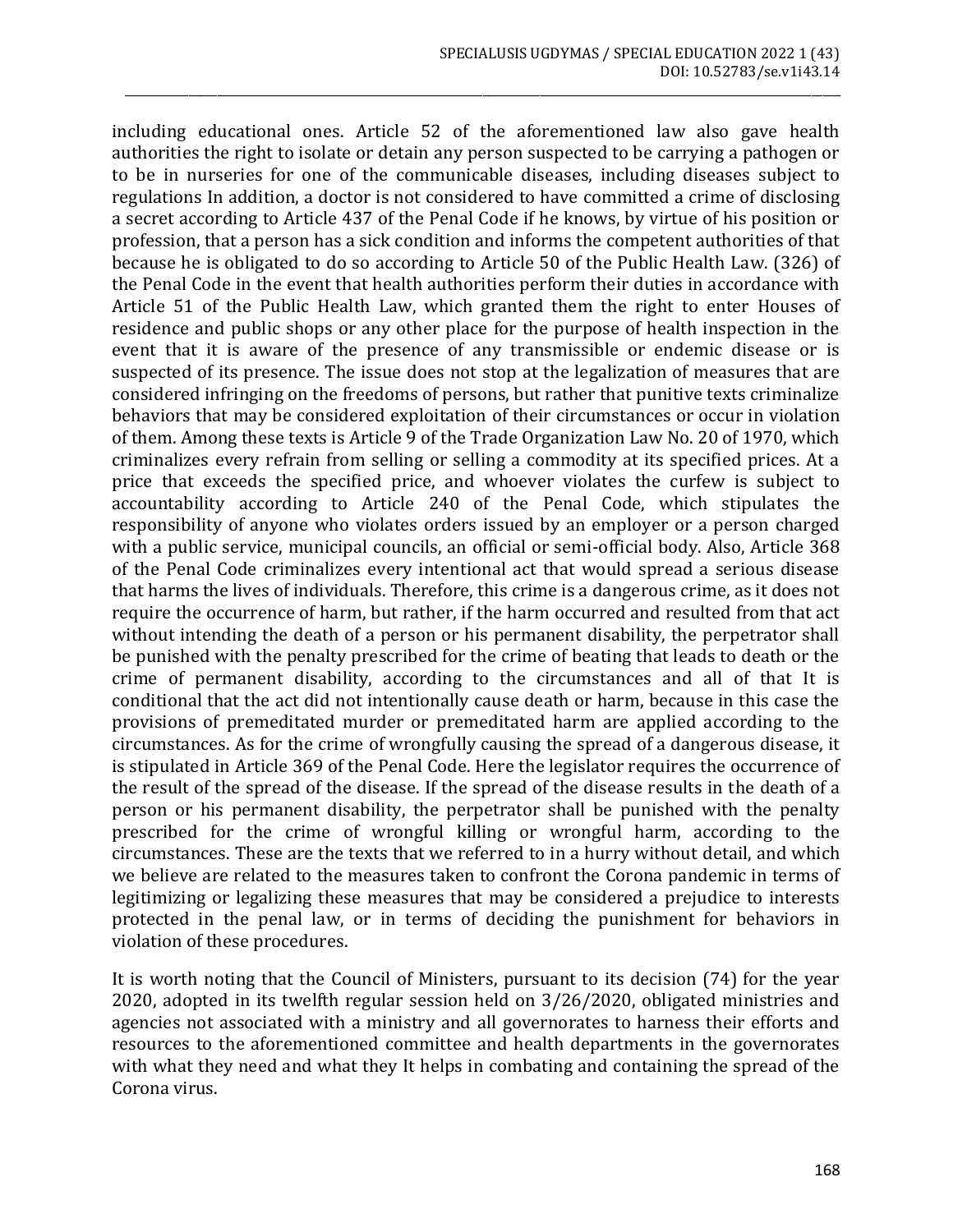Among the most important decisions of the aforementioned committee, which it emphasized in more than one decision, is (preventing gatherings in all their forms, including funerals, weddings and social events).

\_\_\_\_\_\_\_\_\_\_\_\_\_\_\_\_\_\_\_\_\_\_\_\_\_\_\_\_\_\_\_\_\_\_\_\_\_\_\_\_\_\_\_\_\_\_\_\_\_\_\_\_\_\_\_\_\_\_\_\_\_\_\_\_\_\_\_\_\_\_\_\_\_\_\_\_\_\_\_\_\_\_\_\_\_\_\_\_\_\_\_\_\_\_\_\_\_\_\_\_\_\_\_\_\_\_\_\_\_\_\_\_\_\_\_\_\_\_\_\_\_\_\_\_

The Committee for Diwani Order No. 55 of 2020 has issued a number of decisions to prevent the spread of the Corona virus and is still exercising its functions and powers in accordance with the laws and regulations in force. (14)

And in order to support the work of the aforementioned Diwaniyah Order Committee, the Council of Ministers took a decision in its twelfth regular session held on 3/26/2020 to amend its decision No. (64) for the year 2020

According to the following:-

.

1- Forming a Supreme Committee for National Health and Safety with the aim of combating the novel coronavirus (COVID-19) pandemic 1- It takes charge of setting general policies and plans, supervising their implementation, taking major decisions, enhancing integration among all executive bodies, and coordinating with legislative and judicial authorities and international bodies related to combating the spread of the virus. The aforementioned committee shall be empowered with the powers of the Council of Ministers, and shall be the supreme authority concerned with combating the spread of the virus, and all relevant cells, committees and formations are linked to it.

2- The aforementioned Supreme Committee shall be headed by the Prime Minister and the membership of the Ministers (Oil, Finance, Planning, Foreign Affairs, Interior, Higher Education, Scientific Research, Trade, Health, Agriculture, Labor, Social Affairs, Transport and Communications), the Secretary General of the Council of Ministers, the Director of the Prime Minister's Office, the Governor of the Central Bank of Iraq and the National Security Adviser Advisers to the Prime Minister whom he determines, the Chairman of the Council of Advisors, the Deputy Commander of Joint Operations, the Personal Secretary to the Commander in Chief of the Armed Forces, the Head of the Secretariat of the Supreme Commission for Coordination between the Provinces, the Head of the Border Ports Authority, a representative of the Kurdistan Region, the Chairman of the Advisory Committee in the Ministry of Health, the Head of the Civil Aviation Authority, and Head of the Executive Body of the Media and Communications Authority And the head of the Iraqi Media Network, the head of the legal department in the General Secretariat of the Council of Ministers, and the director of the media office of the prime minister

3- The General Secretariat of the Council of Ministers / Cabinet Affairs and Committees Department performs the duties of the rapporteur, and the Prime Minister may add or remove members of the committee according to the requirements of the public interest.

4- The bodies represented in the Supreme Committee for Health and National Safety composed above, each according to his specialization, shall study all the effects of the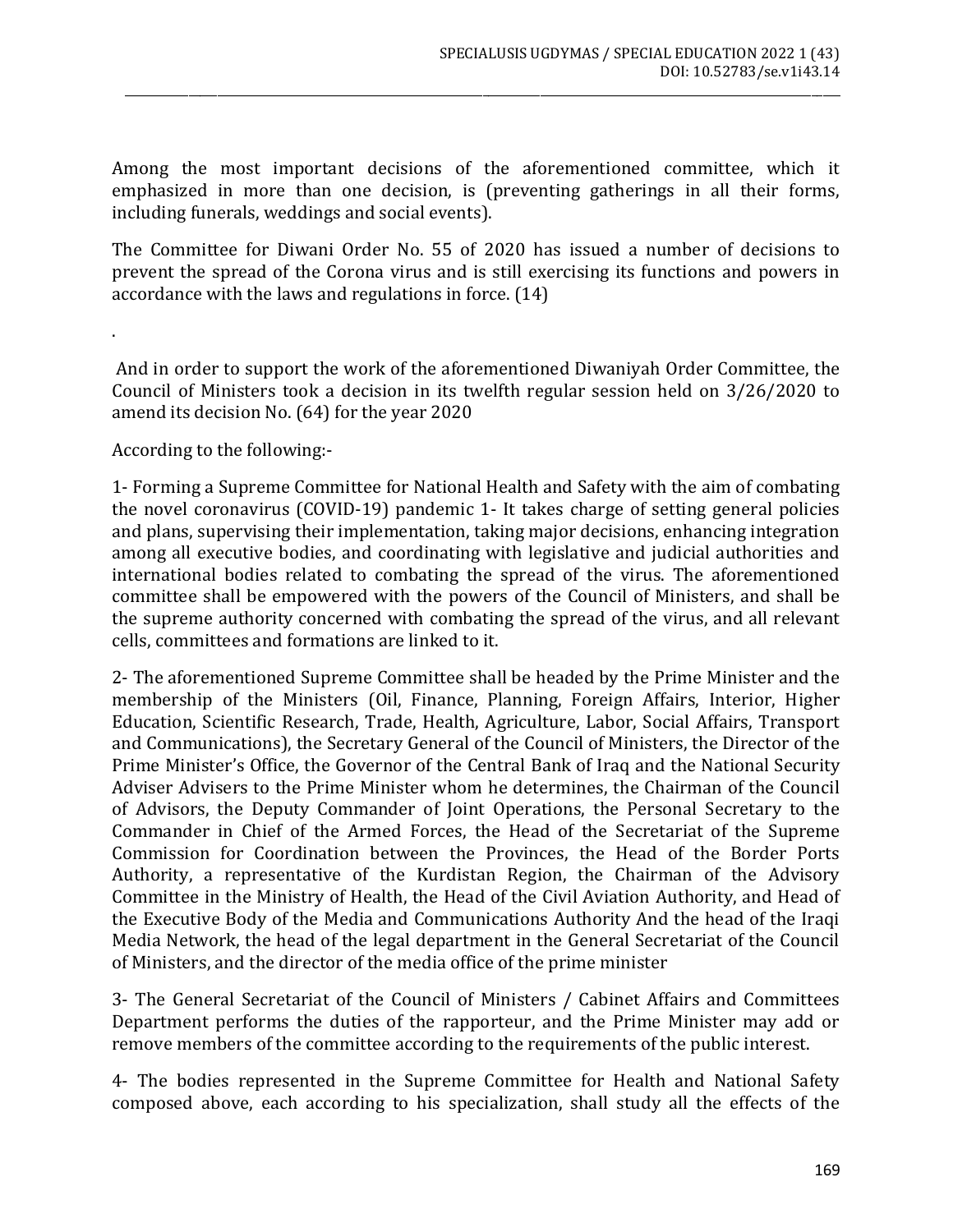spread of the epidemic or on the remedial and preventive measures to combat it, and submit recommendations to the Supreme Committee for a decision.

\_\_\_\_\_\_\_\_\_\_\_\_\_\_\_\_\_\_\_\_\_\_\_\_\_\_\_\_\_\_\_\_\_\_\_\_\_\_\_\_\_\_\_\_\_\_\_\_\_\_\_\_\_\_\_\_\_\_\_\_\_\_\_\_\_\_\_\_\_\_\_\_\_\_\_\_\_\_\_\_\_\_\_\_\_\_\_\_\_\_\_\_\_\_\_\_\_\_\_\_\_\_\_\_\_\_\_\_\_\_\_\_\_\_\_\_\_\_\_\_\_\_\_\_

5- For the aforementioned Supreme Committee for Health and National Safety, the formation of cells or sub-committees charged with specific tasks and linked to the Supreme Committee

6- The Committee on Diwani Order No. (55) of 2020 is responsible for the direct therapeutic and preventive aspects and the provision of health services to citizens, and the committee submits its recommendations to the Prime Minister for approval.

7- The Minister of Health grants the authority to make transfers from one exchange unit to another exchange unit with the approval of the Minister of Finance in line with the provisions of Article (25) first of the Federal Financial Management Law No. (6) of 2019 and contracting for the purpose of confronting the virus, as an exception to the instructions for implementing government contracts No. (2) of 2014, provided that contracts are audited by the Federal Financial Supervision Bureau within a maximum period of five days from the date of sending the contract. (15)

For the purpose of clarifying the extent of the responsibility borne by the citizen who violates the obligations and instructions of the crisis cell, as well as what is included in Articles (44-58) of the Public Health Law No. 89 of 1981 and its amendments, which came under the title of combating communicable diseases, especially that the citizen today is aware of the epidemic and the risks of spread from During human gatherings that are decided to be prevented by the competent health and administrative authorities, and what they may lead to fatal injuries, he will inevitably be criminally responsible for the effects and consequences that affect public health, individually or collectively, resulting from his action in contravention of legal texts, administrative instructions, procedures and measures taken by the Crisis Cell. In addition to the authority that the administrative authorities have to take a number of measures and procedures under Diwani Order No. 55 of 2020, they have the right to initiate a criminal case when it comes to committing acts affecting health and safety as a result of non-compliance with the decisions imposed and imposed by the crisis cell to avoid infection with the emerging corona virus and its accompanying dangers that may lead to death, or the exploitation of the pandemic conditions as an excuse to monopolize, hoard and raise the prices of raw materials Food, medicine, and health supplies by the owners of stores and pharmacies, especially since there are quite a few people who do not care and do not feel responsible and even underestimate the risks that result from infection with the virus, which requires strict application of procedures and activation of texts that require the establishment of criminal responsibility.

Section Three: Judicial procedures and measures to confront the Corona pandemic

When the judiciary intervenes to implement laws in order to protect individual or public health, this means that health has been affected by what has befallen it and requires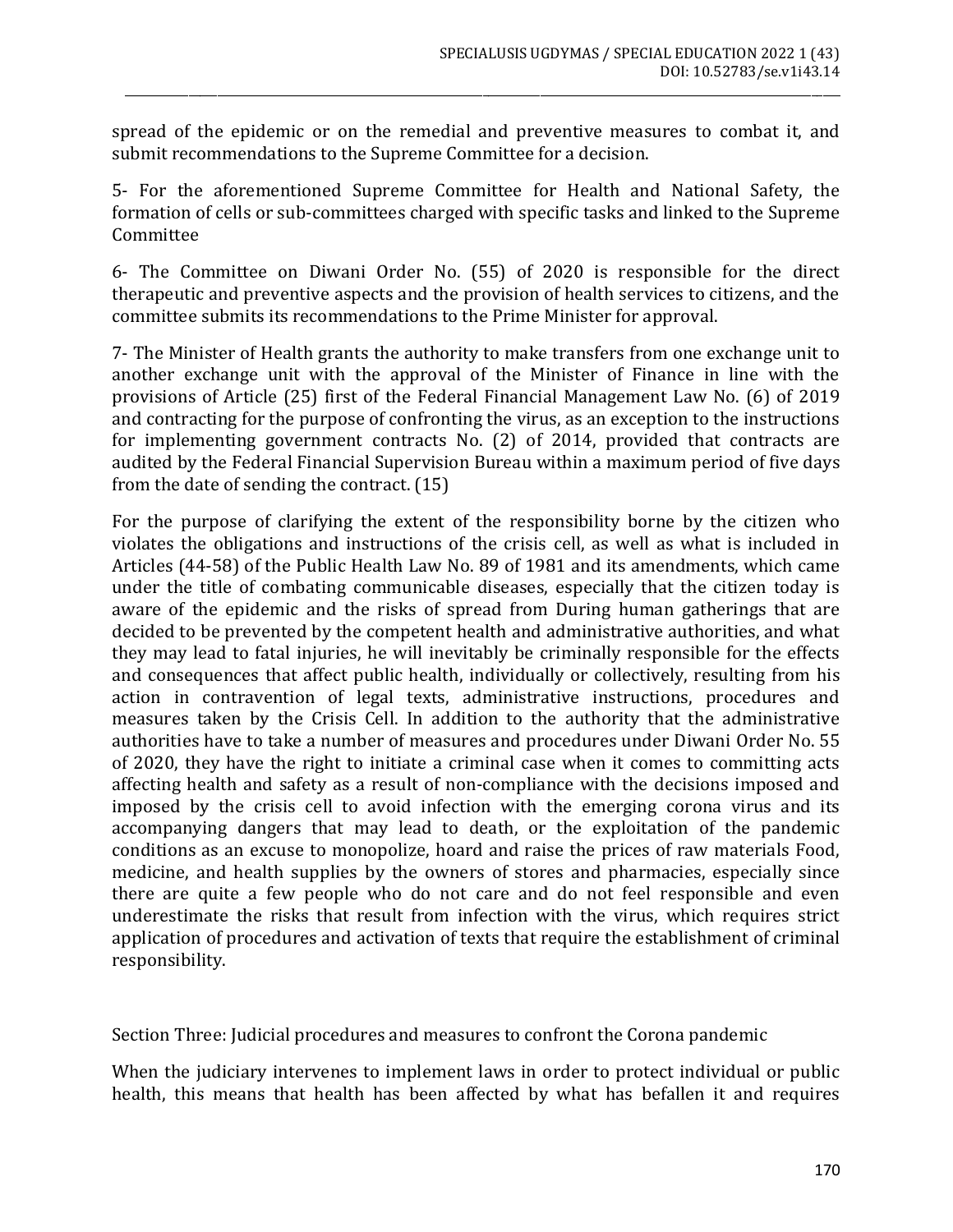intervention here to repair the damage, compensate for it, or punish. The judge undoubtedly contributes to establishing the effectiveness of the law, at least through its respect and application. According to democratic systems, it is represented in recognizing the privileged intervention of the judge as a guardian of rights and freedoms, whatever the scope of his work in the civil, administrative or penal fields, meaning that the right to health must be present in all cases related to the subject of the right in question, health security and health and medical care And the environment is nothing but concepts that provide it with the legitimacy of taking decisions, measures and precautionary and preventive measures against health risks in line with the necessities and developments of legislation that protects public health. Since it is the duty of the public authorities in general to regulate the rights and conditions for their enjoyment, especially the right to public health, the judiciary in particular has a duty of vigilant emotional care to protect public health, by taking decisions, procedures and preventive measures and ensuring that the health authorities responsible for providing health services adhere to the approved standards based on the laws The regulations and instructions in force.

\_\_\_\_\_\_\_\_\_\_\_\_\_\_\_\_\_\_\_\_\_\_\_\_\_\_\_\_\_\_\_\_\_\_\_\_\_\_\_\_\_\_\_\_\_\_\_\_\_\_\_\_\_\_\_\_\_\_\_\_\_\_\_\_\_\_\_\_\_\_\_\_\_\_\_\_\_\_\_\_\_\_\_\_\_\_\_\_\_\_\_\_\_\_\_\_\_\_\_\_\_\_\_\_\_\_\_\_\_\_\_\_\_\_\_\_\_\_\_\_\_\_\_\_

Proceeding from his national and humanitarian duty, and as one of the basic joints and pillars of the Iraqi state, and with the start of the Corona pandemic and its spread in the whole world and its entry into Iraq, the Supreme Judicial Council in Iraq initiated early to issue a package of decisions and measures aimed at limiting the spread of the pandemic, bearing the responsibility to protect society. With the Iraqi government announcing its plans to confront the epidemic through a curfew, the Supreme Judicial Council issued a statement calling on the security authorities with all their addresses to implement the circular of the Supreme Judicial Council dated 8 March 2020, which stipulated that legal measures be taken against anyone who violates the instructions of the Crisis Cell to arrest everyone who In a statement, the Supreme Judicial Council directed the investigative judges to arrest the violators of the law and refer them to the competent court to conduct their trial in accordance with the law. Out of its concern for the safety of citizens and in compliance with the aforementioned decision, several courts in the governorates of Iraq have initiated the arrest of a number of violators of the curfew. In light of the current challenges that the world is experiencing from the crisis of the Corona epidemic, the Supreme Judicial Council discussed, in its seventh session of 2020, which was held in person and electronically on the morning of March 15, 2020, headed by the President of the Federal Court of Cassation, Judge Faiq Zaidan, the exceptional measures to be taken to reduce the risks of the Corona virus. The heads of the appellate courts have been directed to take the appropriate measures, each according to the circumstances of the governorate in which the appeals court is located, and the general directors of the public department affiliated with it have also been authorized to take appropriate exceptional measures to ensure that the interests of citizens are not disrupted and at the same time eliminate the risks of spreading the virus and reducing working hours. according to working conditions. It was also circulated to all courts to take legal measures against those who violate the recommendations of the Crisis Cell Committee regarding the measures taken to limit the spread of the Corona virus, as the head of the Supreme Judicial Council instructed the investigation courts and public prosecution offices to take legal measures in accordance with the provisions of Article 368 of the Penal Code against Anyone who causes the spread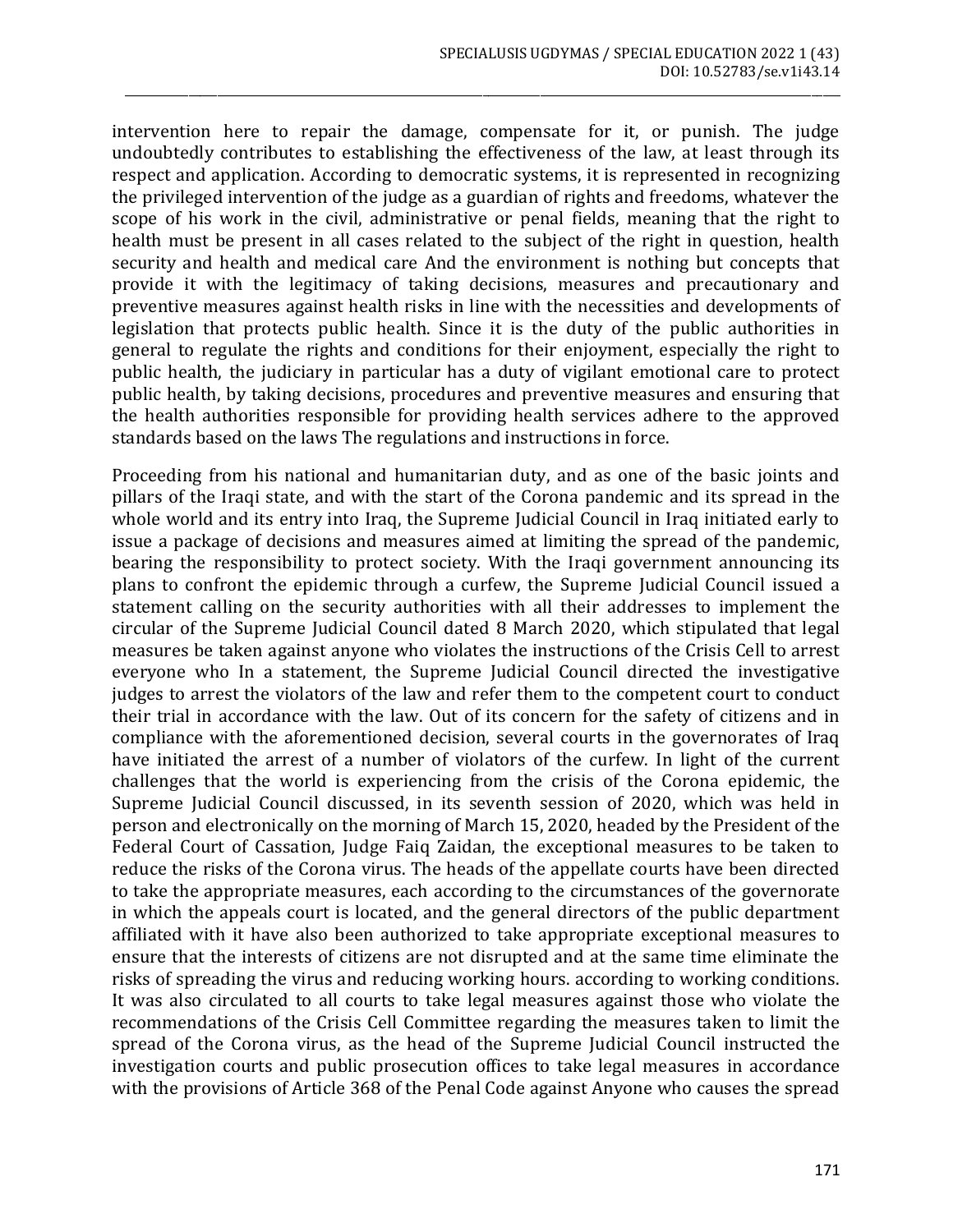of this virus by spreading false rumors about infections, mocking its danger, or encouraging citizens to gather in any way, which was prohibited by the Diwani Order Committee No. (55) for the year 2020 and stressing the competent security authorities to implement the curfew completely and arrest all Whoever violates this in cooperation with the sentinel courts, which will follow up the implementation of the curfew and take legal measures against those infected with the virus and those who refrain from providing information to the competent medical authorities to treat them and take the necessary procedures for quarantine. The Chief of Public Prosecution also directed the security authorities to take legal measures against the owners of pharmacies and stores that raised the prices of medical materials after the spread of the Corona virus in Iraq.

\_\_\_\_\_\_\_\_\_\_\_\_\_\_\_\_\_\_\_\_\_\_\_\_\_\_\_\_\_\_\_\_\_\_\_\_\_\_\_\_\_\_\_\_\_\_\_\_\_\_\_\_\_\_\_\_\_\_\_\_\_\_\_\_\_\_\_\_\_\_\_\_\_\_\_\_\_\_\_\_\_\_\_\_\_\_\_\_\_\_\_\_\_\_\_\_\_\_\_\_\_\_\_\_\_\_\_\_\_\_\_\_\_\_\_\_\_\_\_\_\_\_\_\_

#### **Conclusion**

The right to health protection is, in principle, non-negotiable; Because it benefits everyone, and it is not like other rights, if not the most important and foremost, until two unknown blessings (health and safety) were mentioned in the effect. In accordance with this importance, governments usually intervene and impose restrictions and limits of a collective nature for purely health reasons, limiting the effectiveness of this right for reasons of Administrative control in order to preserve public order with its well-known traditional elements, including public health, and since man is required to preserve his health, and society is required to protect himself from diseases because of the humanitarian necessity and basic need required by the succession of man in the land and its architecture. Building correct and sustainable development and where we hope to improve the quality of public health and health performance in general, especially since the legal value of the texts is measured by the extent of their actual application, we see the need to present a set of useful proposals and recommendations that fall into the heart and concerns of the executive authorities in protecting the right to public health . They are as follows:-

1- The need to work on drawing up an integrated framework for the preventive, environmental and curative health policy in Iraq.

2- Discussing financial support plans for the programs of the Ministry of Health, including the annual budget draft, approving them, following up on their implementation after approval, and expressing what he sees as observations and recommendations in this regard to overcome difficulties and solve problems that arise during implementation.

3- Studying and approving draft laws and regulations proposed by the Ministry.

4- Developing health services and raising the technical, scientific and practical level for health workers, supporting them and protecting them from any aggression that may occur against them while performing their work.

5- Collecting, tabulating, evaluating and analyzing health and life statistical data and information to benefit from them in the areas of planning, control and decision-making.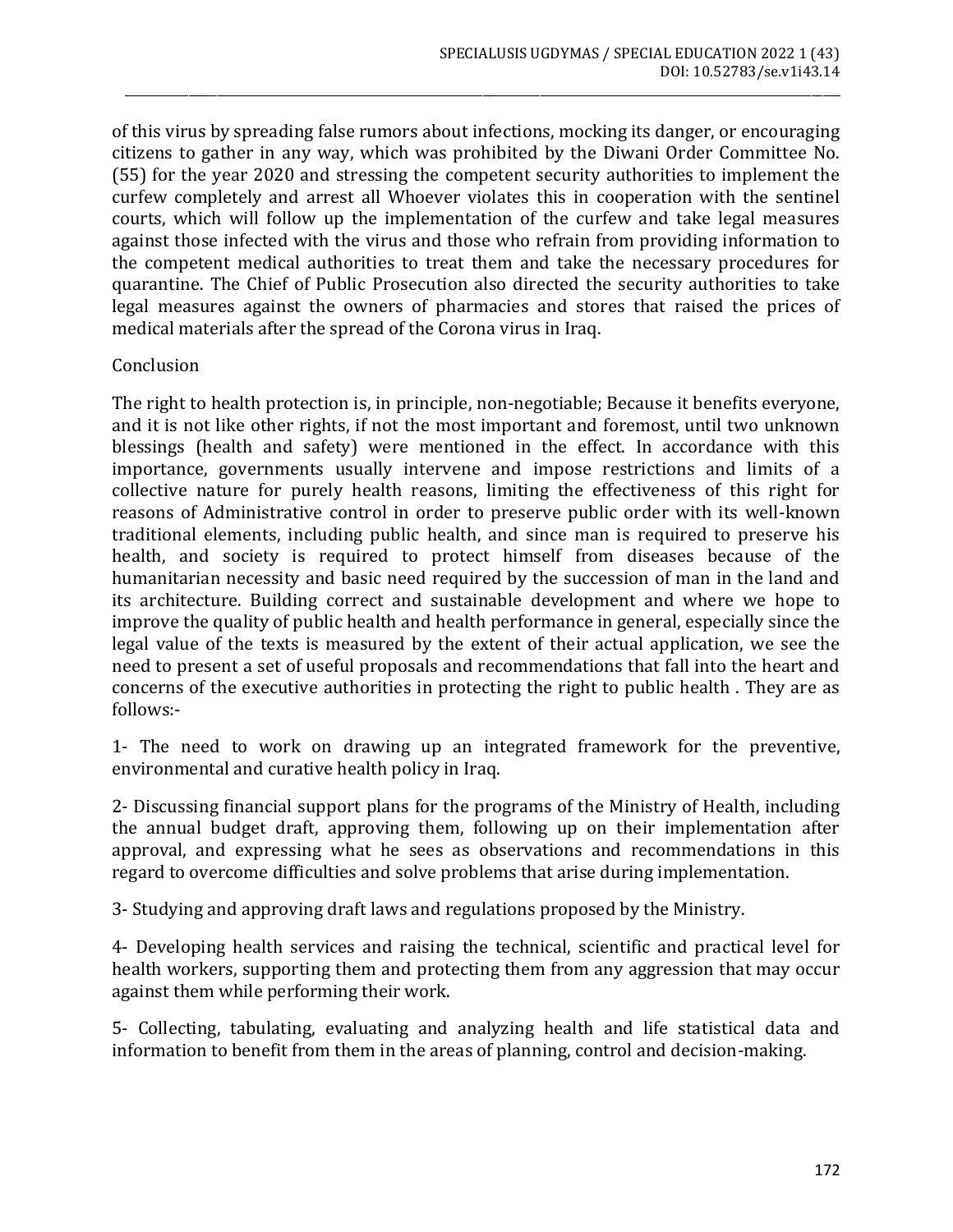6- Organizing conferences, symposia and health meetings inside Iraq, which leads to the strengthening and development of citizens' confidence in the Iraqi medical and health cadres, equipment and frameworks, and taking care of health media affairs.

\_\_\_\_\_\_\_\_\_\_\_\_\_\_\_\_\_\_\_\_\_\_\_\_\_\_\_\_\_\_\_\_\_\_\_\_\_\_\_\_\_\_\_\_\_\_\_\_\_\_\_\_\_\_\_\_\_\_\_\_\_\_\_\_\_\_\_\_\_\_\_\_\_\_\_\_\_\_\_\_\_\_\_\_\_\_\_\_\_\_\_\_\_\_\_\_\_\_\_\_\_\_\_\_\_\_\_\_\_\_\_\_\_\_\_\_\_\_\_\_\_\_\_\_

7- Preparing basic and applied research and studies aimed at developing and supporting preventive, environmental and curative health services and following up the implementation of scientific research plans in the scientific research centers of the Ministries of Health, Higher Education and Scientific Research, evaluating research results and taking the necessary measures to supervise their experimental applications and improve the requirements of the health process to achieve health security For the citizen in cooperation with the Iraqi, Arab and international scientific research centers.

8- Urging the security services to abide by the instructions issued by the Supreme Committee for Health and National Safety and the decisions issued by the Council of Ministers, with regard to preventive measures for Covid-19 disease, and not to tolerate their implementation in order to preserve the health of citizens.

9- Urging the media to broadcast messages of awareness and education about the dangers of human gatherings, unifying the media discourse, the need to adhere to health instructions, and the importance of taking vaccinations.

10- The need to distinguish between quarantine provisions and procedures in normal circumstances and at the time of an epidemic or pandemic, and not to be limited to regulating individual quarantine provisions only and without referring to dealing with collective quarantine provisions. Therefore, we call on the Iraqi legislator to reconsider the provisions of Public Health Law No. 89 of 1981 or the legislation of a new public health law, in which quarantine provisions are organized in a detailed organization based on a balance between the requirements of protecting public health and the requirements of human dignity.

11- The necessity of publishing a document of the rights and duties of Covid 19 patients and a statement of the responsibility of the medical, health and nursing teams in this regard. Which must be designed in accordance with the health regulations, laws and procedures approved locally and globally to achieve harmonization between the interests of patients and society on the one hand and between them and medical and health personnel on the other hand.

12- The importance of spreading legal and health awareness among members of society because of its great importance in encouraging the individual to interact and with great responsibility to carry out his duties towards his community.

margins

(1) See: Allama Abi Al-Fadl, Jamal Al-Din Muhammad bin Makram Ibn Manzur the African Egyptian, Lisan Al-Arab, Part One, House of Reviving the Arab Heritage, Foundation for Arab History, a new edition cared for and corrected by Amin Muhammad Abd al-Wahhab and Muhammad al-Sadiq al-Ubaidi, Beirut, Lebanon, 1999 , p. 507.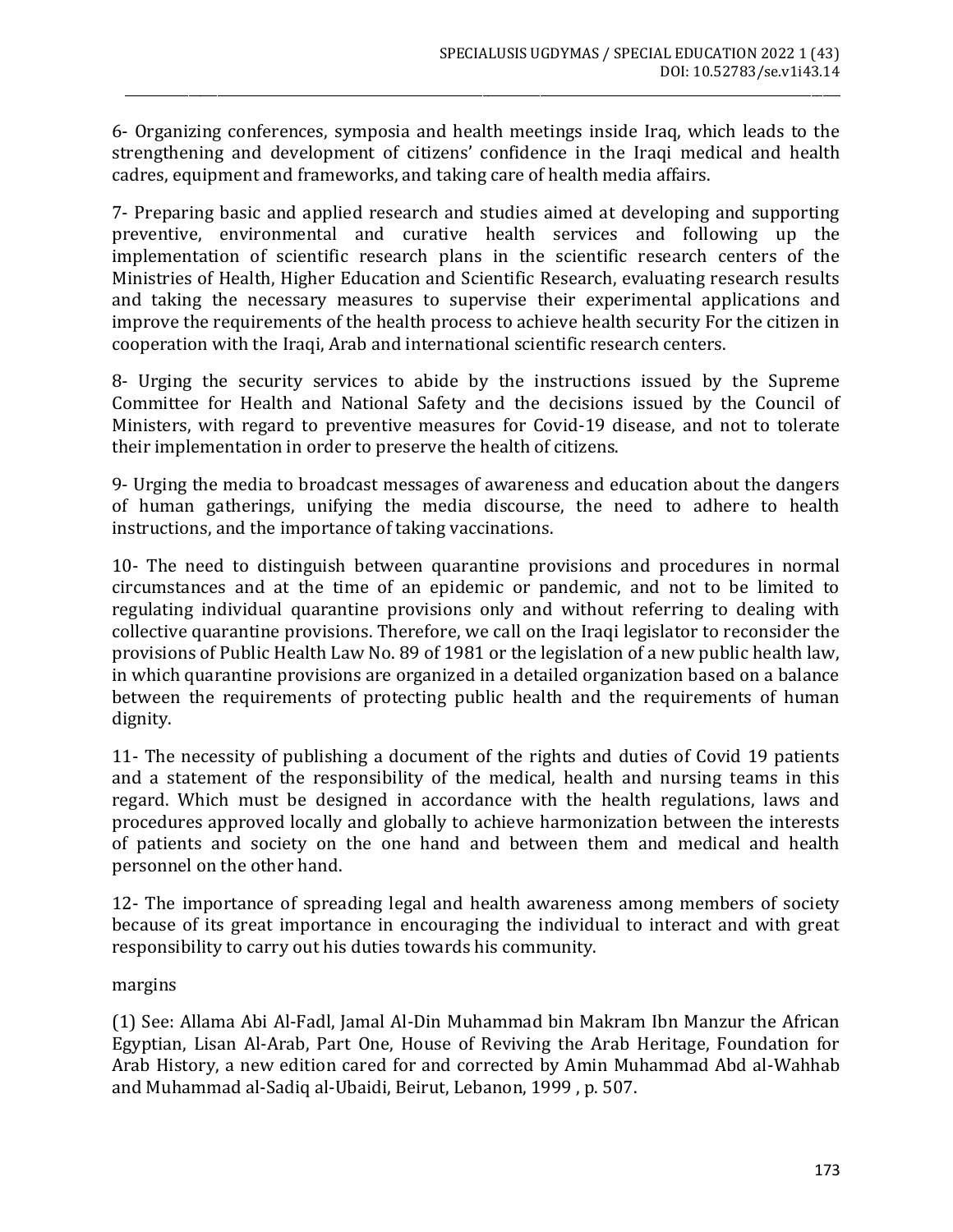(2) See: Dr. Ihsan Ali Mahasneh, Environment and Public Health, Dar Al-Shorouk, without a year of reprint, p. 71. See also, Dr. Abdel Fattah Murad: Encyclopedia of Human Rights, without a year of publication and without a publishing house, Egypt, p. 790.

\_\_\_\_\_\_\_\_\_\_\_\_\_\_\_\_\_\_\_\_\_\_\_\_\_\_\_\_\_\_\_\_\_\_\_\_\_\_\_\_\_\_\_\_\_\_\_\_\_\_\_\_\_\_\_\_\_\_\_\_\_\_\_\_\_\_\_\_\_\_\_\_\_\_\_\_\_\_\_\_\_\_\_\_\_\_\_\_\_\_\_\_\_\_\_\_\_\_\_\_\_\_\_\_\_\_\_\_\_\_\_\_\_\_\_\_\_\_\_\_\_\_\_\_

(3) See: The Constitution of the World Health Organization approved by the International Health Conference held in New York for the period from June 19 to July 22, 1946 and was signed by representatives of 61 countries and entered into force on April 7, 1948 and consists of 82 legal articles, and it was conducted on Several amendments in the years 1977, 1984, 1994 and 2005, publications of the World Health Organization, the official website

[https://www.who.int/ar/about Date of entry 9/24/2021](https://www.who.int/ar/about%20Date%20of%20entry%209/24/2021)

)4( [UN General Assembly's Open Working Group proposes sustainable development](https://web.archive.org/web/20180726085123/https:/sustainabledevelopment.un.org/content/documents/4538pressowg13.pdf)  [goals"](https://web.archive.org/web/20180726085123/https:/sustainabledevelopment.un.org/content/documents/4538pressowg13.pdf) (PDF). Sustainable development.un.org 2016.p26

)5( [http://www.undp.org/content/undp/en/home/sustainable-development-goals/goal-](http://www.undp.org/content/undp/en/home/sustainable-development-goals/goal-3-good-health-and-well-being.html)[3-good-health-and-well-being.html](http://www.undp.org/content/undp/en/home/sustainable-development-goals/goal-3-good-health-and-well-being.html)

Date of entry to the site 29/9/2021.

(6) See: National Health Policy (2014-2023), a document issued by the Ministry of Health in Iraq, January 2014, Baghdad, pp. 15-17.

(7) See: The Constitution of the Republic of Iraq for the year 2005 published in the Official Gazette, Al-Waqa'a Al-Iraqiya, No. 4012 dated December 28, 2005.

(8) See: Public Health Law No. 89 of 1981 published in the Official Gazette, Al-Waqa'a Al-Iraqiya, No. 2845 dated August 17, 1981.

(9) See: Ministry of Health Law No. 10 of 1983 published in the Official Gazette, Al-Waqa'a Al-Iraqi, No. 2926 on February 21, 1983, as well as the repealed Communicable Diseases Law No. 121 of 1963 and its amendments published in Al-Waqa'a Al-Iraqiya, No. 866 on 3/1/1963 .

(10) See: System of Quarantine Procedures No. (6) of 1992 published in the Official Gazette, Al-Waqa'i Al-Iraqiya, No. 3396 on 9/3/1992.

(11) See more website https://www.scientificamerican.com/arabic/articles/news/howeffective-is-quarantine-and-preventive-measures-in-face-of-coronavirus-pandemic. Entry date 9/25/2021

(12) See: Health Insurance Law No. 22 of 2020 published in the Official Gazette, Al-Waqa'i Al-Iraqiya, No. 4614 on 1/2/2021.

(13) The official updates regarding the emerging corona virus in the world and Iraq refer as follows: - Statistics of the spread of the corona virus in the world: the last update on 9/27/2021 as follows: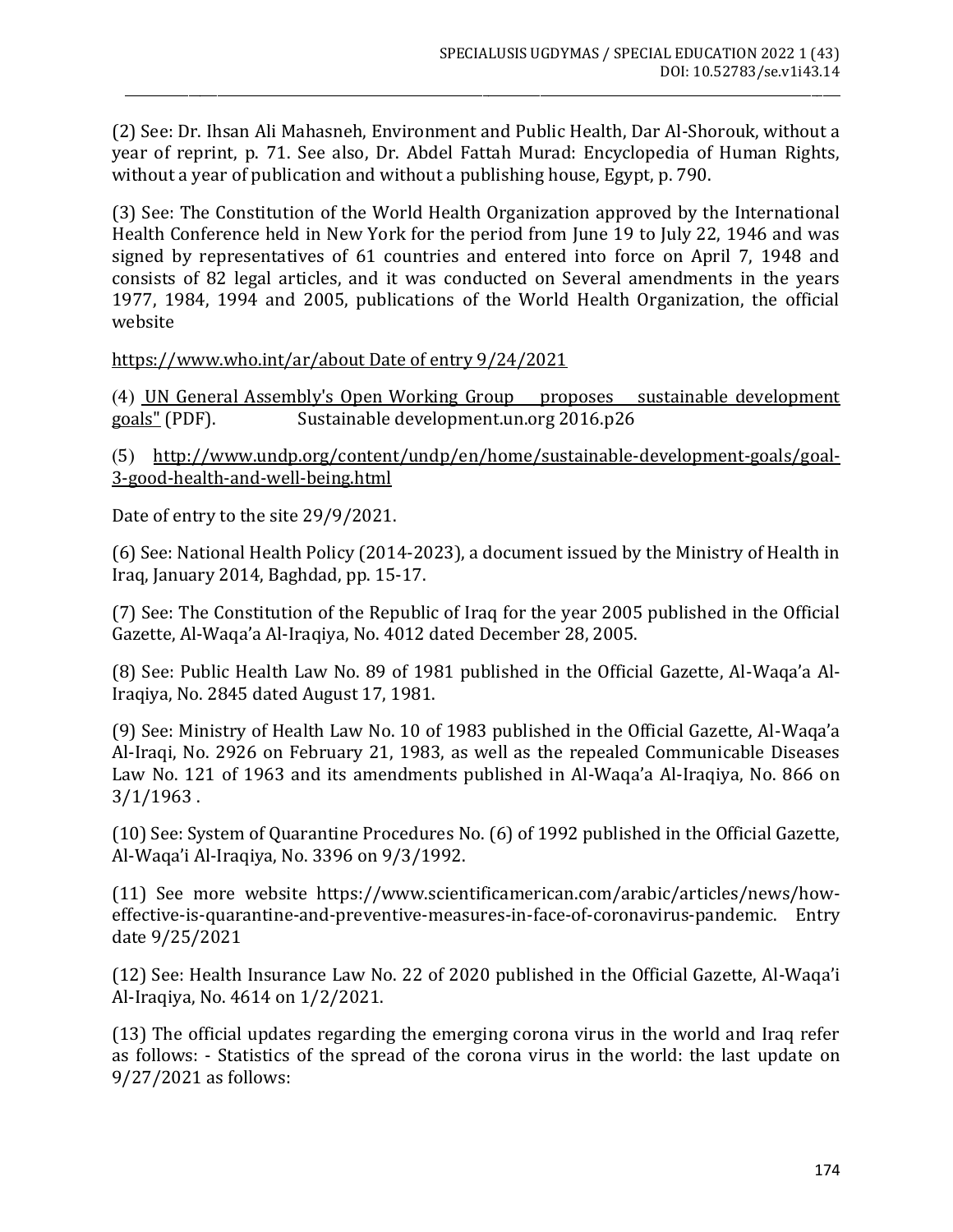232,610,593 injured

4,762,143 deaths

209,246,776 healthy

As for Iraq, the epidemiological situation on 9/27/2021 was as follows: The infected  $(1,993,767)$ , the deceased  $(22,110)$ , and the recovered  $(1,896,071)$ . See the website entitled (Statistics - Corona Virus - in the world https://www.sis.gov. eg/Story/ .

\_\_\_\_\_\_\_\_\_\_\_\_\_\_\_\_\_\_\_\_\_\_\_\_\_\_\_\_\_\_\_\_\_\_\_\_\_\_\_\_\_\_\_\_\_\_\_\_\_\_\_\_\_\_\_\_\_\_\_\_\_\_\_\_\_\_\_\_\_\_\_\_\_\_\_\_\_\_\_\_\_\_\_\_\_\_\_\_\_\_\_\_\_\_\_\_\_\_\_\_\_\_\_\_\_\_\_\_\_\_\_\_\_\_\_\_\_\_\_\_\_\_\_\_

Entry date 9/27/2021).

(14) See: The official website of the Republic of Iraq / General Secretariat of the Council of Ministers http://www.cabinet.iq/articlesBrowse.aspx Date of entry to the site 28/9/2021

(15): See the same source (the official website of the Republic of Iraq / General Secretariat of the Council of Ministers http://www.cabinet.iq/articlesBrowse.aspx Date of entry to the site 28/9/2021

**Sources** 

First: In Arabic:

A - books

1- Abi Al-Fadl, Jamal Al-Din Muhammad bin Makram Ibn Manzur the African Egyptian, Lisan Al-Arab, Part One, House of Reviving the Arab Heritage, Foundation for Arab History, new edition, taken care of and corrected by Amin Muhammad Abdul-Wahhab and Muhammad Al-Sadiq Al-Obaidi, Beirut, Lebanon, 1999.

2- Dr. Ihsan Ali Mahasneh, Environment and Public Health, Dar Al-Shorouk, without a year of reprint.

3- See, Dr. Abdel-Fattah Murad: Encyclopedia of Human Rights, without a publishing house, nor a year of publication, Egypt, pg. 790.

4- The National Health Policy (2014-2023), a document issued by the Ministry of Health in Iraq, January 2014, Baghdad, pp. 15-17.

NS. laws

- 1- The Iraqi constitution for the year 2005.
- 2- Penal Code No. 111 of 1969 as amended
- 3- Public Health Law No. 89 of 1981 as amended
- 4- Ministry of Health Law No. 10 of 1983
- 5- Nursing Syndicate Law No. 8 of 2020